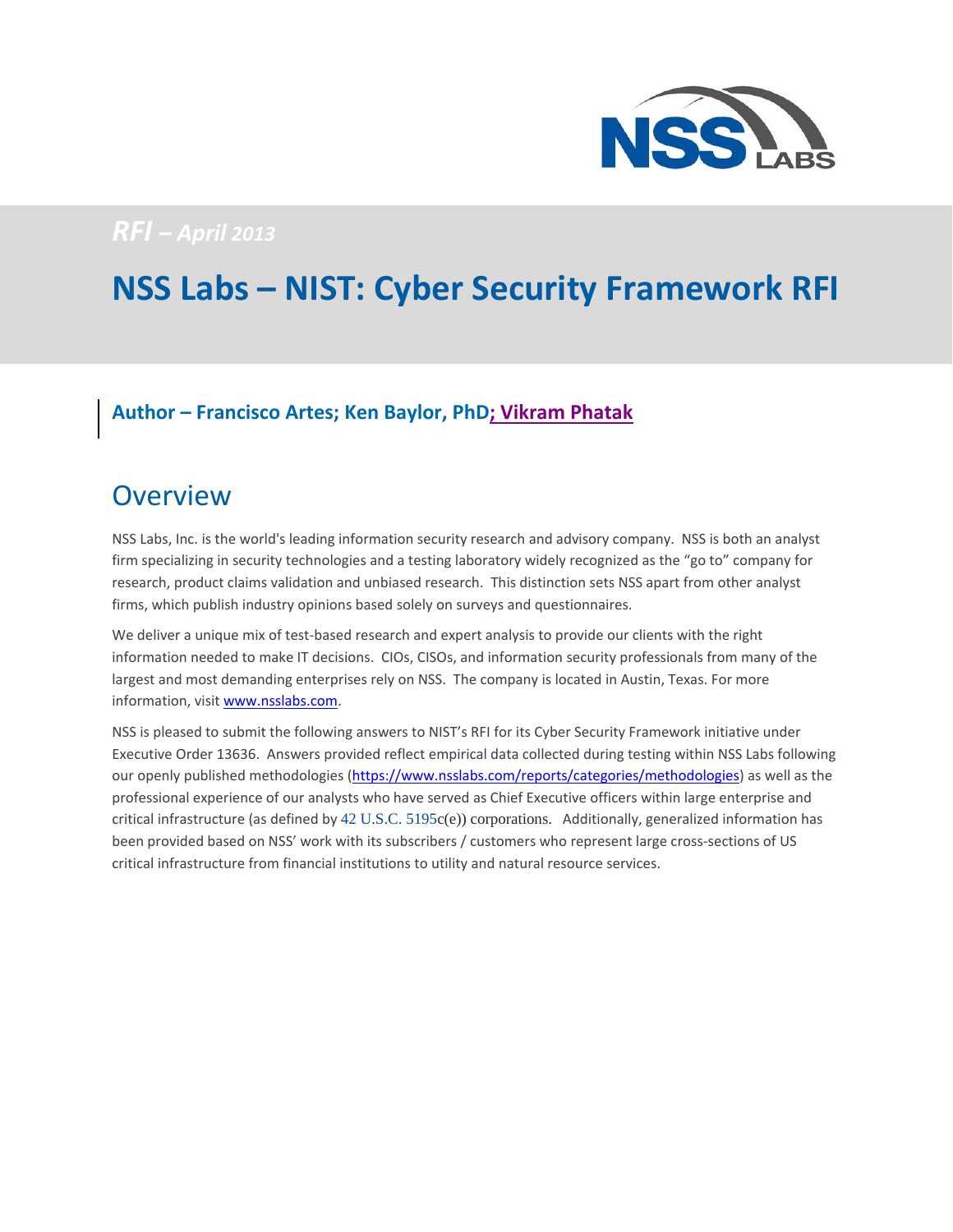## **Table of Contents**

| What do organizations see as the greatest challenges in improving cybersecurity practices across        |  |
|---------------------------------------------------------------------------------------------------------|--|
|                                                                                                         |  |
| What do organizations see as the greatest challenges in developing a cross-sector standards-based       |  |
|                                                                                                         |  |
| Describe your organization's policies and procedures governing risk generally and cybersecurity risk    |  |
| specifically. How does senior management communicate and oversee these policies and procedures?. 5      |  |
| Where do organizations locate their cybersecurity risk management program/office?5                      |  |
| How do organizations define and assess risk generally and cybersecurity risk specifically? 6            |  |
| To what extent is cybersecurity risk incorporated into organizations' overarching enterprise risk       |  |
|                                                                                                         |  |
| What standards, guidelines, best practices, and tools are organizations using to understand, measure,   |  |
|                                                                                                         |  |
| What are the current regulatory and regulatory reporting requirements in the United States (e.g. local, |  |
|                                                                                                         |  |
| What organizational critical assets are interdependent upon other critical physical and information     |  |
| infrastructures, including telecommunications, energy, financial services, water, and transportation    |  |
|                                                                                                         |  |
| What performance goals do organizations adopt to ensure their ability to provide essential services     |  |
| If your organization is required to report to more than one regulatory body, what information does      |  |
| your organization report and what has been your organization's reporting experience?                    |  |
| What role(s) do or should national/international standards and organizations that develop               |  |
| national/international standards play in critical infrastructure cybersecurity conformity assessment?10 |  |
|                                                                                                         |  |
|                                                                                                         |  |
|                                                                                                         |  |
|                                                                                                         |  |
|                                                                                                         |  |
|                                                                                                         |  |
|                                                                                                         |  |
| When using an existing framework, should there be a related sector-specific standards development       |  |
|                                                                                                         |  |
| What can the role of sector-specific agencies and related sector coordinating councils be in developing |  |
|                                                                                                         |  |
|                                                                                                         |  |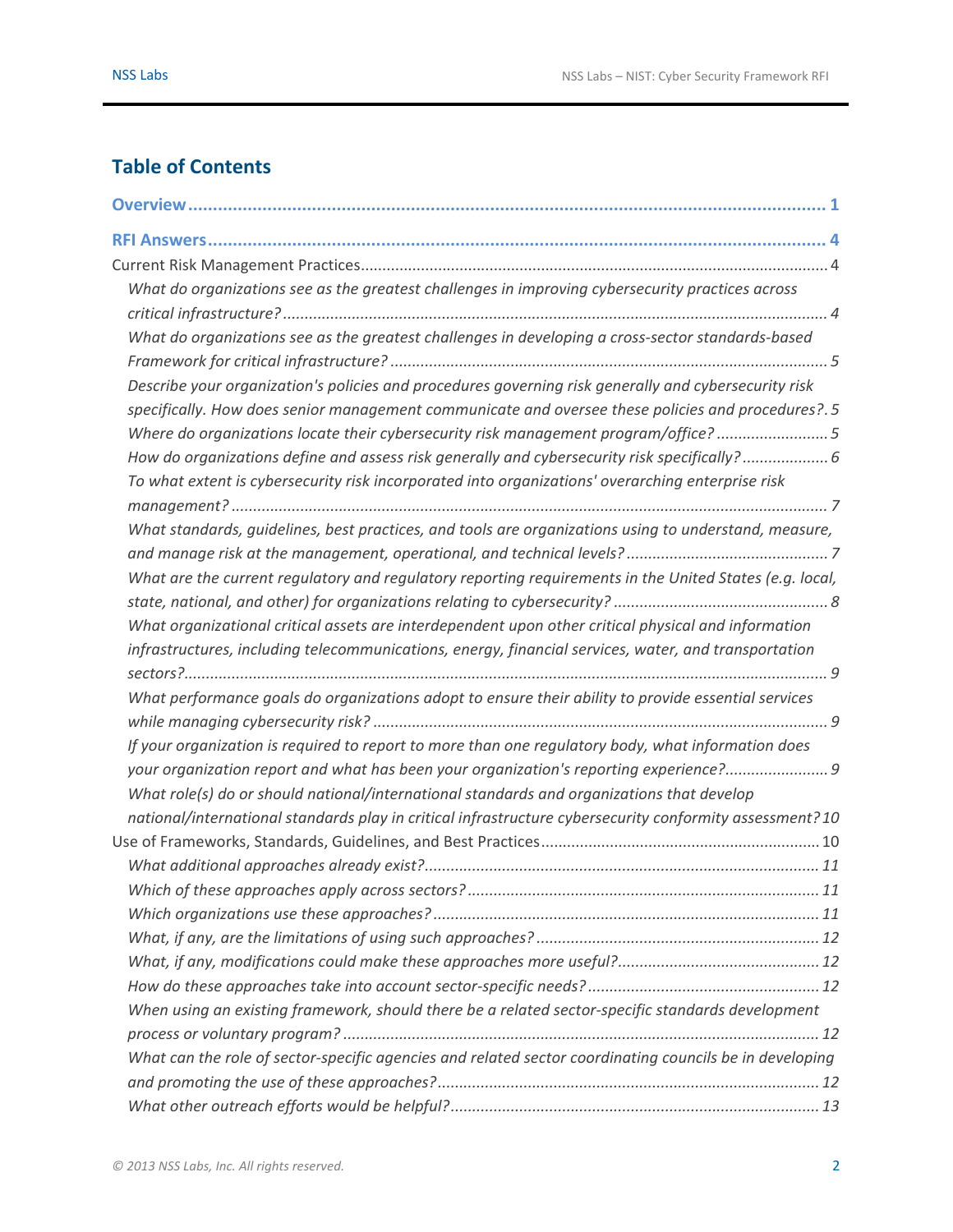| Are these practices widely used throughout critical infrastructure and industry?  13                    |  |
|---------------------------------------------------------------------------------------------------------|--|
| How do these practices relate to existing international standards and practices?  14                    |  |
| Which of these practices do commenters see as being the most critical for the secure operation of       |  |
|                                                                                                         |  |
| Are some of these practices not applicable for business or mission needs within particular sectors?18   |  |
| Which of these practices pose the most significant implementation challenge?  18                        |  |
| How are standards or guidelines utilized by organizations in the implementation of these practices?. 18 |  |
| Do organizations have a methodology in place for the proper allocation of business resources to invest  |  |
|                                                                                                         |  |
| Do organizations have a formal escalation process to address cybersecurity risks that suddenly          |  |
|                                                                                                         |  |
| What risks to privacy and civil liberties do commenters perceive in the application of these practices? |  |
|                                                                                                         |  |
| What are the international implications of this Framework on your global business or in policymaking    |  |
|                                                                                                         |  |
|                                                                                                         |  |
| In addition to the practices noted above, are there other core practices that should be considered for  |  |
|                                                                                                         |  |
|                                                                                                         |  |
|                                                                                                         |  |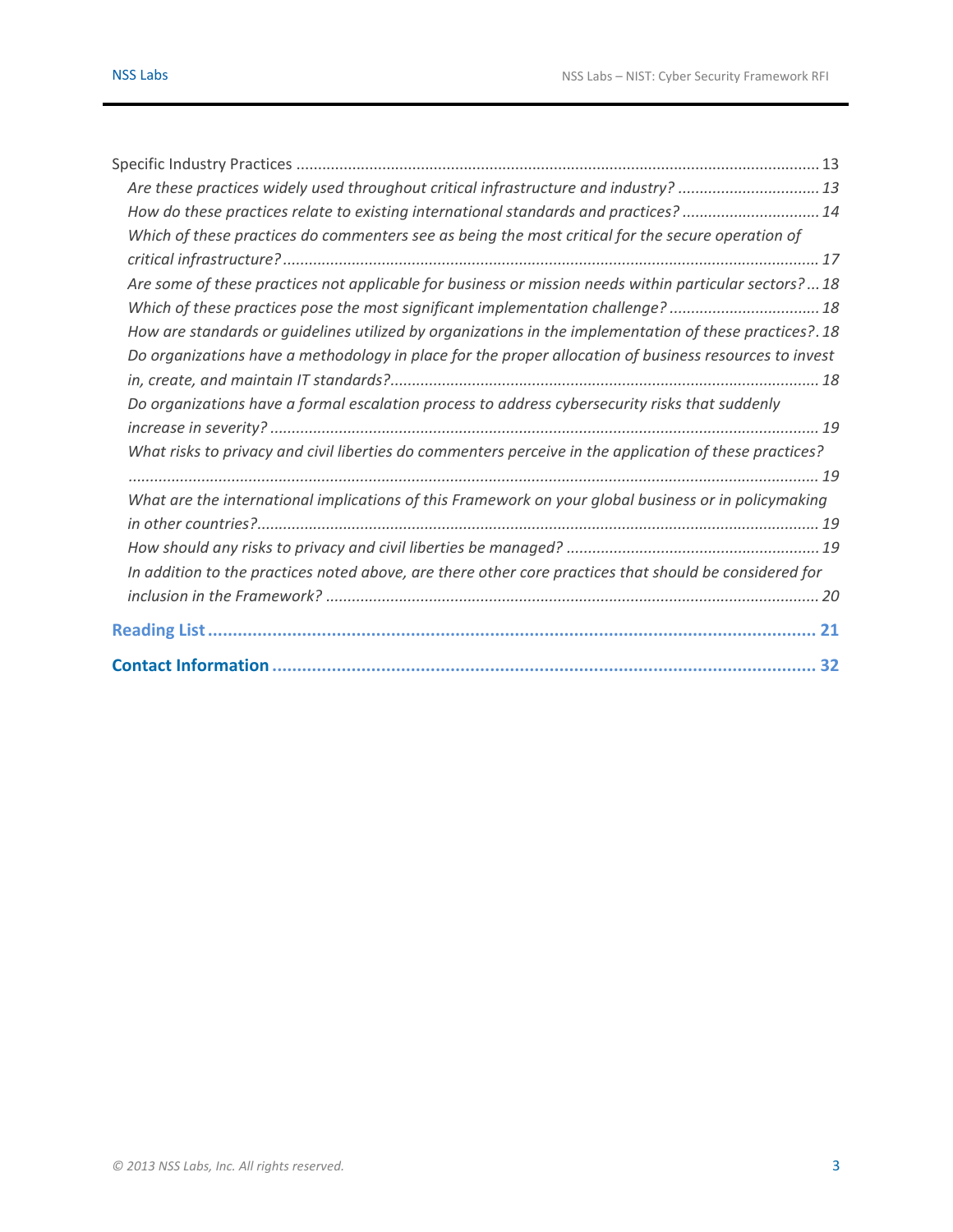## RFI Answers

Within this document, each heading represents a major section of questioning as outlined in the Cyber Security Framework RFI, with sub-headings being used for each heading's respective question. Information provided within the RFI, normally sections of text preceding questions to supply context, have been included and are *italicized*. All answers are in normal font and text, and represent the opinion of NSS Labs.

## **Current Risk Management Practices**

## **What do organizations see as the greatest challenges in improving cybersecurity practices across critical infrastructure?**

Imperfect information and a lack of visibility are the primary challenges facing critical infrastructure. For example, engineers of industrial control systems do not receive interdisciplinary training on computer security and therefore base system design decisions on traditional factors such as uptime and accessibility. Further, operators of critical infrastructure are frequently unaware of the risks associated with how their systems are configured and deployed. Lastly, the attack capabilities and intentions of numerous adversaries are unknown.

Therefore the greatest challenges in improving cybersecurity practices are in rapidly developing accurate information about systems needing protection as well as visibility into current deployments and the capabilities and techniques of adversaries looking to compromise critical infrastructure. Once this basic capability is complete, a sober assessment of risks based upon data and facts can be made and a remediation plan can be developed. The rush to put forth a plan prior to obtaining accurate information runs the risk of making things worse by providing a false sense of security while alienating stakeholders who will be required to expend resources to follow guidelines and regulations that have not been proven to be necessary.

Furthermore, all regulations and frameworks should be maintained by and enforced by regulators, not regulations. These regulators should be a special category of advisors from the private sector that are members of companies that do not resell services or products.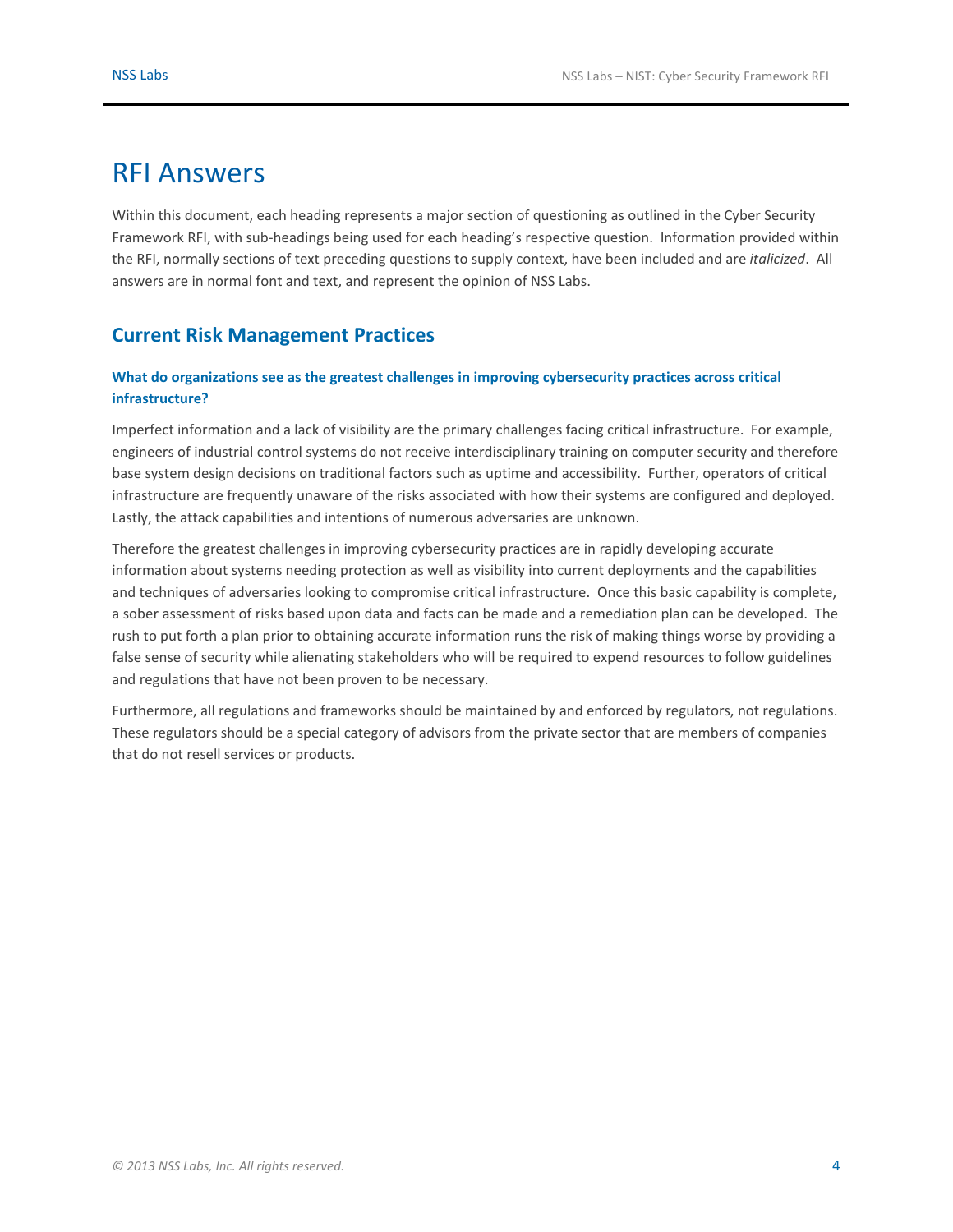## **What do organizations see as the greatest challenges in developing a cross-sector standards-based Framework for critical infrastructure?**

There are several key issues that private and public organizations face, in no particular order:

- The appearance or assumption of anti-trust due to working alongside competitors to help bolster security across an industry.
- An ideal that "we do things differently than everyone else" leads to an isolated mindset; often limiting key decision makers from seeing commonality with their peers outside their respective companies.
- Industry specific goals are often mistaken for uniqueness that would prohibit collaboration. For example, a pharmaceutical company recognizes that its key data to protect are those repositories of documentation, research information, and chemical composition of their drugs. Wile a computer gaming company recognizes that its key data to protect are repositories of source code, design and technical documentation, marketing plans, etc. Neither recognizes that the essence of what is being protected, the IP produced by both, is essentially the same and their combined best practices and lessons learned through failure could benefit the other.
- Corporations do not want to share their "secret sauce" in case that sauce gets used to breach them.
- Where do you balance sharing information to improve security, and keeping information confidential to maintain security?

## **Describe your organization's policies and procedures governing risk generally and cybersecurity risk specifically. How does senior management communicate and oversee these policies and procedures?**

NSS Labs has a top down approach to information security. As all of our senior officers are current and former information security professionals, as well as the majority of our operations staff, we have an actively encouraged "Security Culture". Security mindset is pervasive throughout our rank-and-file. We have a uniquely different issue in that our own employees are constantly pushing for our practices to be better, and often take initiative to test and develop these new security practices and measures.

#### **Where do organizations locate their cybersecurity risk management program/office?**

This can vary from company to company for strategic purposes. Arguably it can be stated that housing cybersecurity / risk management programs under the office of the CIO is often breaking many segregation of duties issues outlined within other compliance practices, yet is overlooked or goes unnoticed by many organizations. Cybersecurity / risk management groups should stand equal to Information Technologies (IT), as their job is to set practices and audit the compliance and implementation of those practices by IT. Having your chief security officer, or head of security in the absence of such a position, reporting to the CIO doesn't benefit the company and may create a conflict of interest.

#### CISO vs. CSO

Typically we see the heads of security of organizations falling into one of two titles. The first, the Chief Information Security Officer (CISO), is the more common of the two and like a Chief Information Officer (CIO) this person's focus is generally the corporate critical infrastructure. These would be items such as financial systems, email, corporate perimeter security, employee endpoint security, human resource systems, etc. The second, and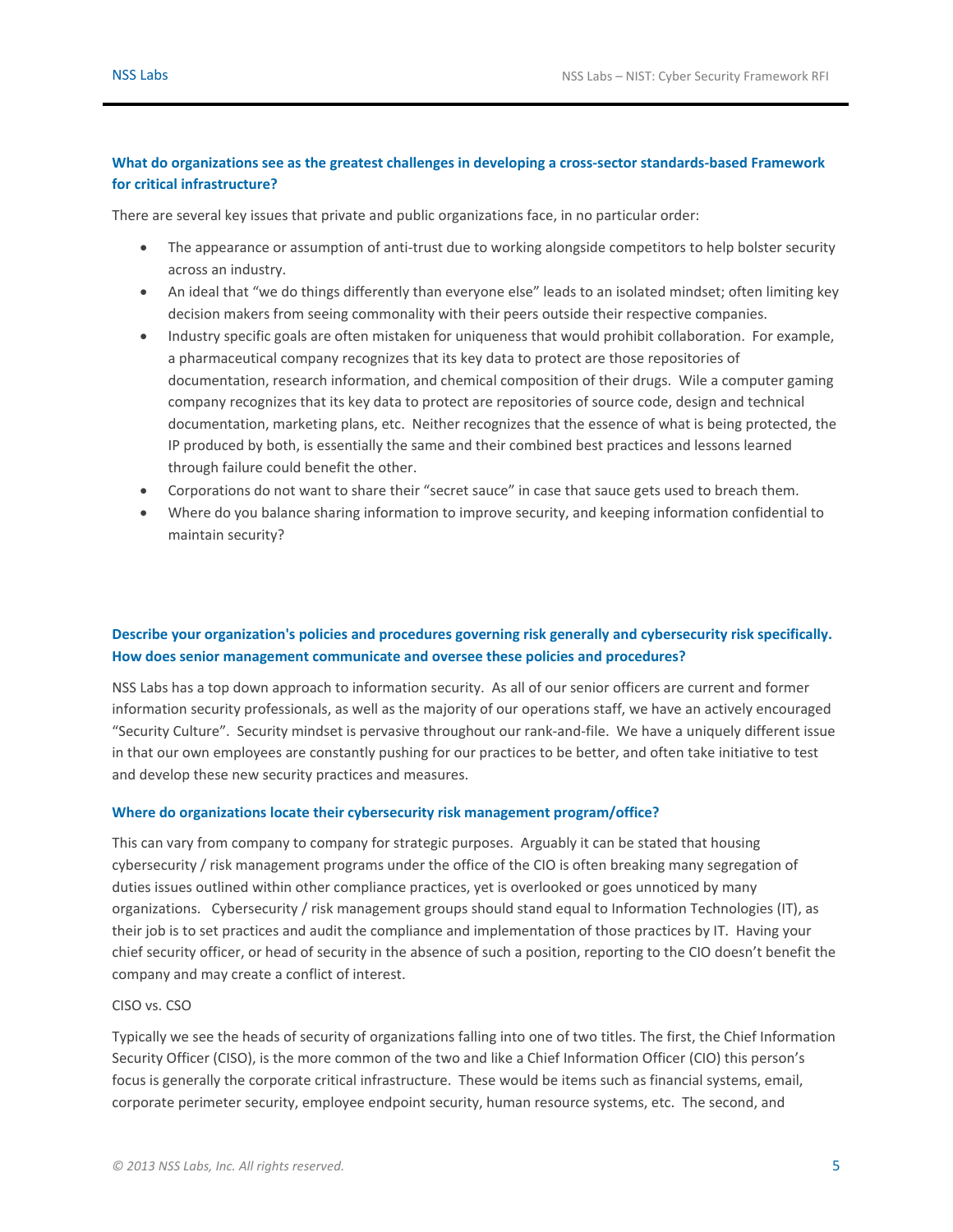potentially most valuable addition to overall cybersecurity posture within a company, is the Chief Security Officer (CSO.) This position is more akin to the Chief Technology Officer (CTO) as the focus of this officer of the company is towards the security and architecture of the IP, infrastructure, systems, etc. that the company produces as part of its market product. Whether this is developing and supporting strategy for public networks or for consumer applications and resources, this position, when used correctly, is devoid of compliance and regulatory oversight that the CISO may have, and the team supporting the CSO's objectives is often more strategic and tactical than is that of the CISO.

All of this poses the question of: "where would be the best fit for our head of security and thus our cybersecurity / risk management program?" And this should vary based on your company's operational goals. Examples:

- A technology company that is developing innovative new Internet offerings, IP, or is driven by the technology and IP they produce would benefit from the head of security reporting into the CTO who drives these initiatives. This places security inline with corporate initiatives as security for the offering to market (B2C or B2B) is taken into account during the entire development and support lifecycle of the product. Likewise, this is a more suitable situation for a CSO rather than a CISO.
- A financial organization may decide that the head of security should fall under the COO of an organization or even perhaps the CFO or general counsel. Security here must go far beyond compliance and regulatory efforts within the marketplace due to the emergency of crimeware tools and tactics that take advantage of over taxed and ill focused security teams. Again, this may be a prime example of the implementation of a CSO in addition to a CISO within the organization.
- A publicly traded organization may best benefit from the head of security reporting to the CFO due to the focus and need to maintain compliance under SOX. If the company demands broader security initiatives, and all should, this CISO reporting to the CFO is ideal and allows for the divesting of tactical security to the CSO who could report to the COO and have little involvement with compliance and regulatory matters.

In any such scenario it is best to hire key team members who have the tactical or compliance based skills most needed by the company.

#### **How do organizations define and assess risk generally and cybersecurity risk specifically?**

Due to imperfect information and poor visibility, cybersecurity is a "market for lemons". Organizations have therefore historically looked for cybersecurity to prevent an interruption of business, and in some cases prevent a loss of key intellectual property. This approach could be defined as a "catastrophic" approach to risk management. Further, due to the many unknowns, different industries have taken different approaches – often falling back to defending against the "known unknown" by taking a "kitchen sink" approach.

The ideal that many vendors and their marketing teams have presented is that with layered security, especially when a heterogeneous methodology is utilized, risks are mitigated and you are "safe" (e.g. products claiming to stop the latest zero-day (0day)). There is a perception that prior exploits, even those recorded and cataloged under the Common Vulnerability and Exposure Library (CVE), are therefore blocked. This simply isn't the case.

Research at NSS shows that even with a comprehensive layered-security model there are major correlations of failures to detect and block well-known exploits from bypassing all security products.

Companies need to understand their true threat landscape, and make decisions based off of what actually does punch through their current defenses. Watching a SIM/SIEM and hoping to find an attack that gets past your layered security is reactionary and fails to afford a corporation, especially one who's operation is critical to national defense or infrastructure, the opportunity to assess risks properly.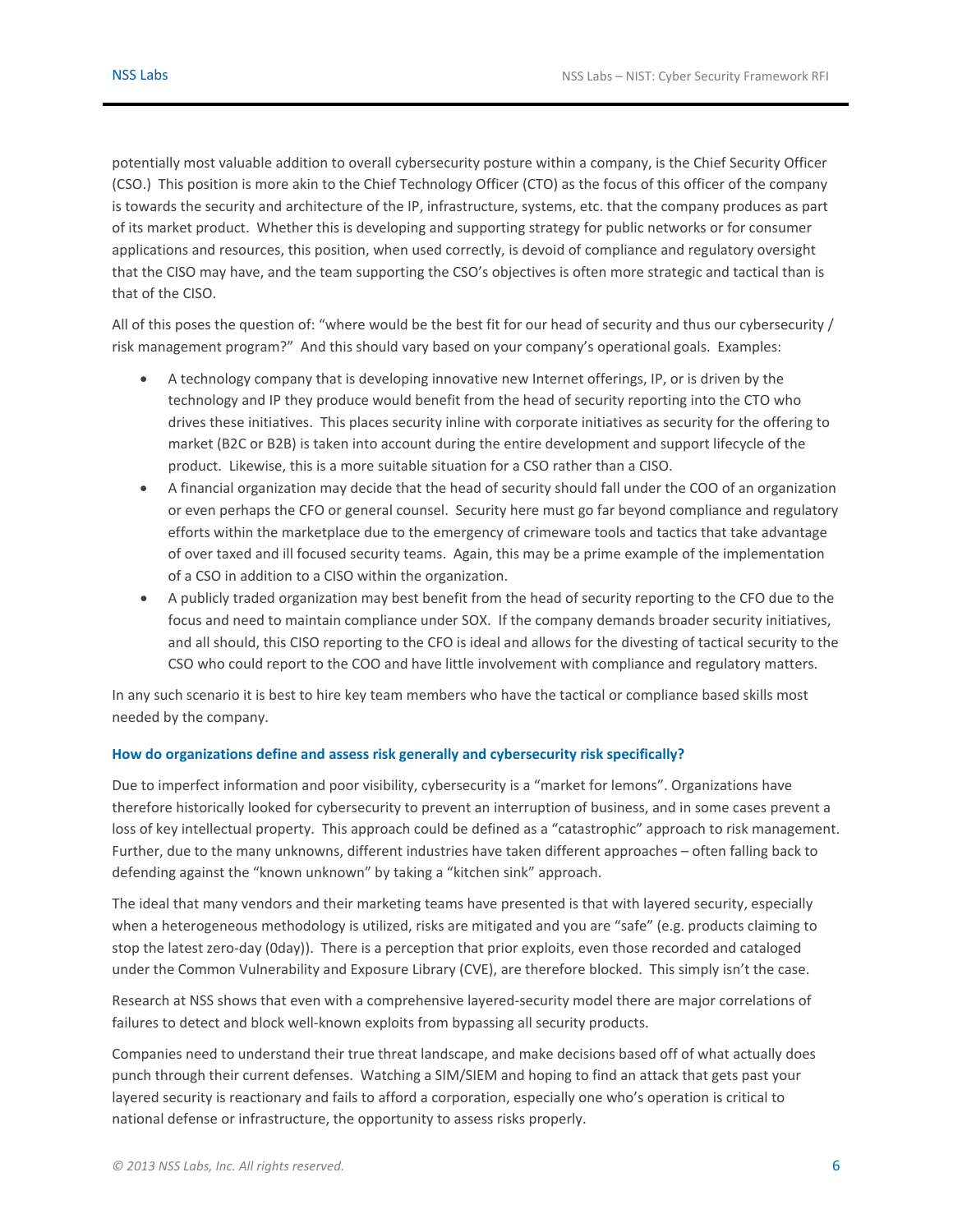#### **To what extent is cybersecurity risk incorporated into organizations' overarching enterprise risk management?**

Unfortunately, most enterprise risk management programs do not incorporate cybersecurity risks due to a lack of hard data. Enterprises frequently spend more energy mitigating currency risk or hedging mission critical commodities than cybersecurity.

Research indicates that cybersecurity risk should not be decoupled from the other risk management programs, including physical security risk management programs. Different departments should work together to perform training, physical security assessments, information security assessments, and determine where the boundaries are, including "flexible boundaries". These departments can work with audit and risk management to determine the most likely risks and threats, and how to close the extant vulnerabilities, or mitigate them with various controls.

## **What standards, guidelines, best practices, and tools are organizations using to understand, measure, and manage risk at the management, operational, and technical levels?**

PCI-DSS, SOX, FFIEC, GLBA, HIPAA, FISMA, Mass Data Breach, CA SB1386, ISO 27001/27002, and SAS 70 / SSAE 16 are some of the existing standards. They define best practices such as penetration testing, executive ownership, as well as tools such as anti virus, firewalls, intrusion prevention, web application firewalls, and even vulnerability scans. However, none of these standards are designed to measure and manage cybersecurity risk. All are designed around validation of operational compliance.

Some best practices have been abstracted from various compliance regulations. Items such as onboarding and off boarding of employees, segregation of duties, review of access controls and user accounts (e.g. "garbage collection"), etc. are all well founded and supported practices, as are those relating to authentication, authorization, and auditing. Self-auditing within organizations continues to grow as is evident by the growing market of SAAS and appliance offerings in the auditing / testing section of cybersecurity.

NSS is unique in its use of cybersecurity tools to test and measure security effectiveness of products offered throughout the gambit of cybersecurity offerings. We have added highlights from testing the security effectiveness of appliances and software ranging from SCADA to the most modern firewalls and intrusion prevention systems (IPS) in the appendix of this RFI.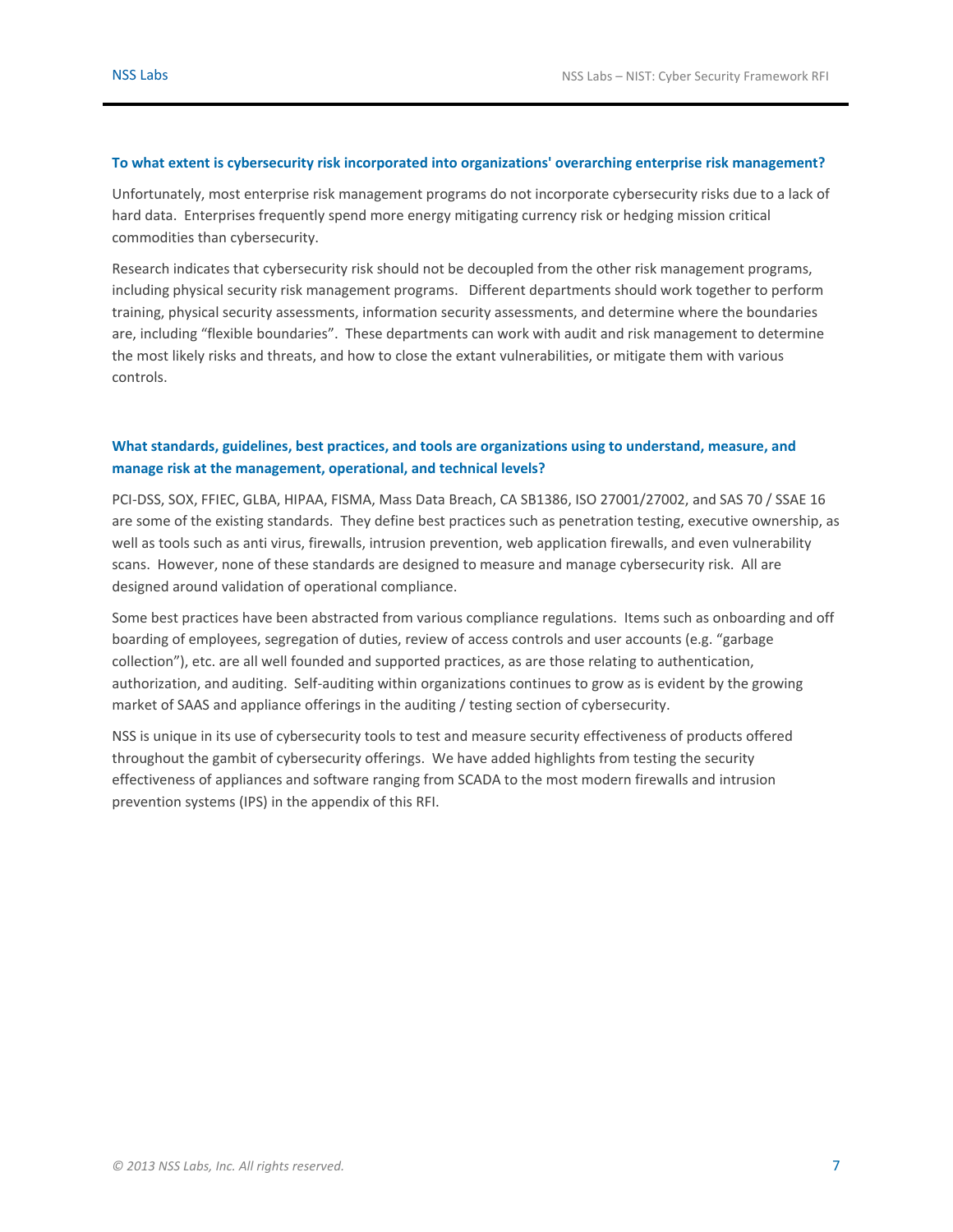## **What are the current regulatory and regulatory reporting requirements in the United States (e.g. local, state, national, and other) for organizations relating to cybersecurity?**

They are limited and generally relate to information that must be provided to customers post a breach of security and are tied to loss of information. Financial institutions comply with FFIEC guidelines, those processing credit cards adhere to PCI (albeit in limited parts of their infrastructure) and public companies comply with SOX. Various state-level data protection laws such as California SB 1386 focus on breach notification, the SEC requires public disclosure of hack attacks in limited situations, but most companies have little regulation or standards in place.

| Name                  | Scope                                          | <b>Mandatory</b> |
|-----------------------|------------------------------------------------|------------------|
| <b>PCI-DSS</b>        | Credit card processing                         | Y                |
| SOX                   | Public record finance                          | Y                |
| <b>FFIEC</b>          | <b>Financial Institutions</b>                  | Y                |
| <b>GLBA</b>           | <b>Financial Institutions</b>                  | Y                |
| <b>HIPAA</b>          | <b>Health Records</b>                          | Y                |
| <b>FISMA</b>          | <b>Federal Agencies</b>                        | Y                |
| Mass Data Breach      | Doing business with Mass resident              | Y                |
| Cali SB1386           | Doing business with California resident        | Y                |
| ISO 27001             | <b>Information Security Management Systems</b> | N                |
| <b>SAS 70/SSAE 16</b> | <b>Attestation framework</b>                   | N                |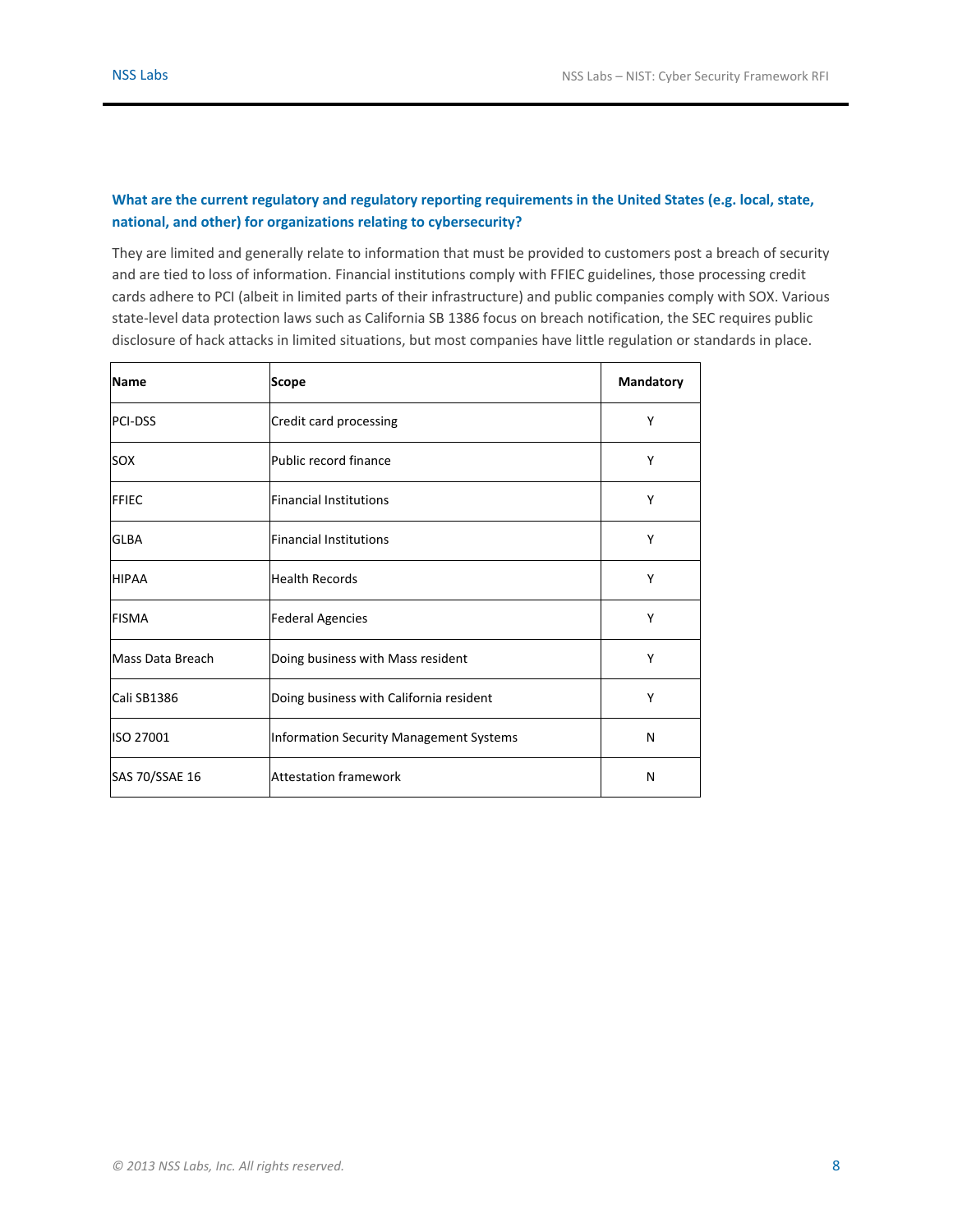### **What organizational critical assets are interdependent upon other critical physical and information infrastructures, including telecommunications, energy, financial services, water, and transportation sectors?**

In today's market environment even corporations not recognized as critical infrastructure are integrated into the telecommunication, electrical, and electronic financial services ecosystems.

## **What performance goals do organizations adopt to ensure their ability to provide essential services while managing cybersecurity risk?**

Most companies have not adopted performance goals with regards to managing cybersecurity risk. Those that do, however, follow a process whereby essential services are reviewed and optimized by cybersecurity teams. Through optimization and documentation, such processes become repeatable and this is the first move towards securing essential services and providing optimal cybersecurity. It also provides "security" a disguise; allowing it to bypass internal political barriers.

Most organizations measure success based on financial profitability. Security can, in effect, reduce costs by establishing a development framework and corporate best practices so that otherwise one-off solutions no longer necessary.

Useful metrics are hard to come by in cybersecurity. Presenting materials that show X-number of attacks occurred this month versus Y-number next month has little to do with your true security posture or effectiveness, nor does it have anything to do with the performance goals of your organization. Yet these metrics are pervasive because they lend themselves to achieving a good audit score. Ironically, it is the attacks that are not being captured in any log that are the ones an organization needs to be concerned about.

In the absence of published support of business process and goals, organizations are left to develop their own performance goals to measure the success of the cybersecurity groups, as well as risk to their companies. Risks are often reviewed in the same manner as market research with regard to impact to the bottom line on financial statements. Risk vs. Reward has been the mantra of security certification programs such as ISC<sup>2</sup>'s *CISSP* for years. With this mindset the purchase of a few million dollars worth of firewalls is weighed against the risk and cost of losing the data on systems that should fall behind firewalls and other layered security.

## **If your organization is required to report to more than one regulatory body, what information does your organization report and what has been your organization's reporting experience?**

While NSS does not have reporting requirements as it is a private company. However, many of our senior analysts have led information security practices within Fortune 100 companies, companies with massive amounts of credit processing, financial institutes, etc. Generally speaking, auditing and compliance with regulatory agencies is either self-filed or done through a registered / approved third-party such as a major consulting firm. There is very little direct interaction with any regulatory body.

With regard to the motion picture industry, the MPAA operates a very mature security program that demands and affords direct communication with the regulatory body (the MPAA itself) for all vendors providing services to the six major motion picture studios that comprise the MPAA. The results of regulatory audits directly affect how the business and trust with IP is given to any one vendor or global corporation servicing this industry. A review is conducted on the requirements and demands of the regulatory aspects of the audit, along with the general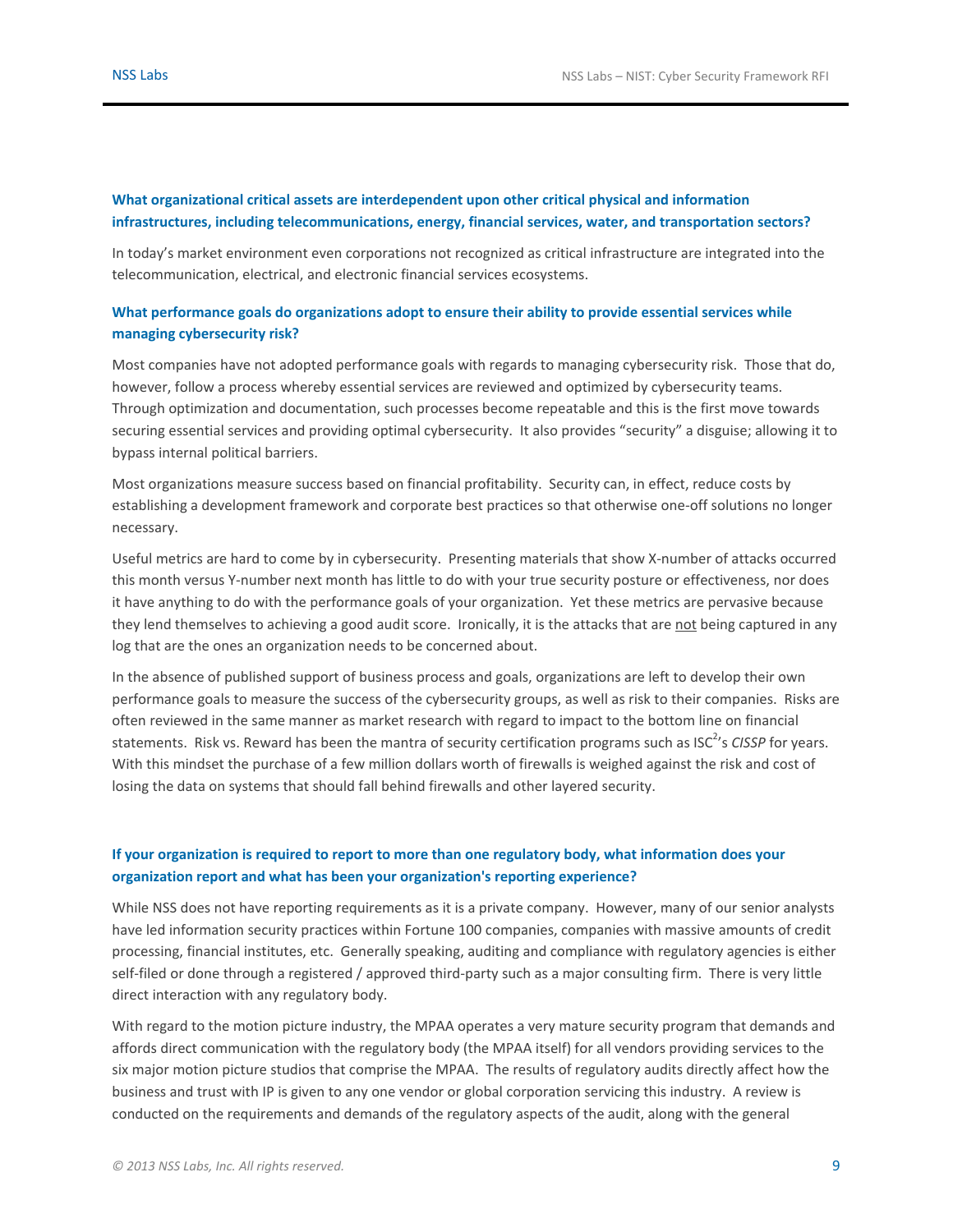cybersecurity operations for each vendor that voluntarily subjects to the process. The methodology matures each year due to the accumulated data. Every head of security from each of the major studios and all of the vendors provides input. This also creates a feeling of ownership and those involved with the process are more inclined to utilize the methodology and improve on it within their respective companies.

With regard to Financial Services, the industry is highly regulated. There is a great amount of bureaucracy and multiple detailed audits each year. As a result smaller banks have a 'survive the audit' mentality rather than focus on truly protecting customer data, and many initiatives are driven by compliance departments rather than security departments. Nonetheless, legislation such as GLBA has been a great benefit. The FFIEC supplementary guidance for internet authentication 2011 has also forced smaller banks to take internet fraud seriously. With larger banks there has been a strong separation between security and compliance and both are able to focus effectively on protecting customer data. While burdensome on financial institutions, the requirement to report and be audited has been very beneficial for the end customer and for confidence in the financial sector.

## **What role(s) do or should national/international standards and organizations that develop national/international standards play in critical infrastructure cybersecurity conformity assessment?**

Historically, government compliance programs have focused on frameworks that utilize process and procedure with loose criteria in order to make them flexible. Unfortunately, that does not provide sufficient guidance for proper security. An organization might be able to check all the boxes, and still be insecure.

As noted in earlier, cybersecurity is "a market for lemons" where information is asymmetric and therefore market forces have broken down. In similar situations other industries, such as medicine and law have developed systems to address the demand for high standards that ensure public trust. While there are a number of professional certifications within the cybersecurity / information security field, the industry lacks oversight and governance which could afford the same qualifications and controls for licensing and accreditation as are established for medical doctors and attorneys. Through such measures the government could positively impact cybersecurity.

Likewise, just as the insurance industry in order to reduce risk spearheaded motor vehicle safety, fire safety, and medical best practice improvements, mandatory cybersecurity insurance would likely empower insurance companies to drive security innovation.

## **Use of Frameworks, Standards, Guidelines, and Best Practices**

*As set forth in the Executive Order, the Framework will consist of standards, guidelines, and/or best practices that promote the protection of information and information systems supporting organizational missions and business functions.*

*NIST seeks comments on the applicability of existing publications to address cybersecurity needs, including, but not limited to the documents developed by: international standards organizations; U.S. Government Agencies and organizations; State regulators or Public Utility Commissions; Industry and industry associations; other Governments, and non-profits and other non-government organizations. NIST is seeking information on the current usage of these existing approaches throughout industry, the robustness and applicability of these frameworks and standards, and what would encourage their increased usage. Please provide information related to the following:*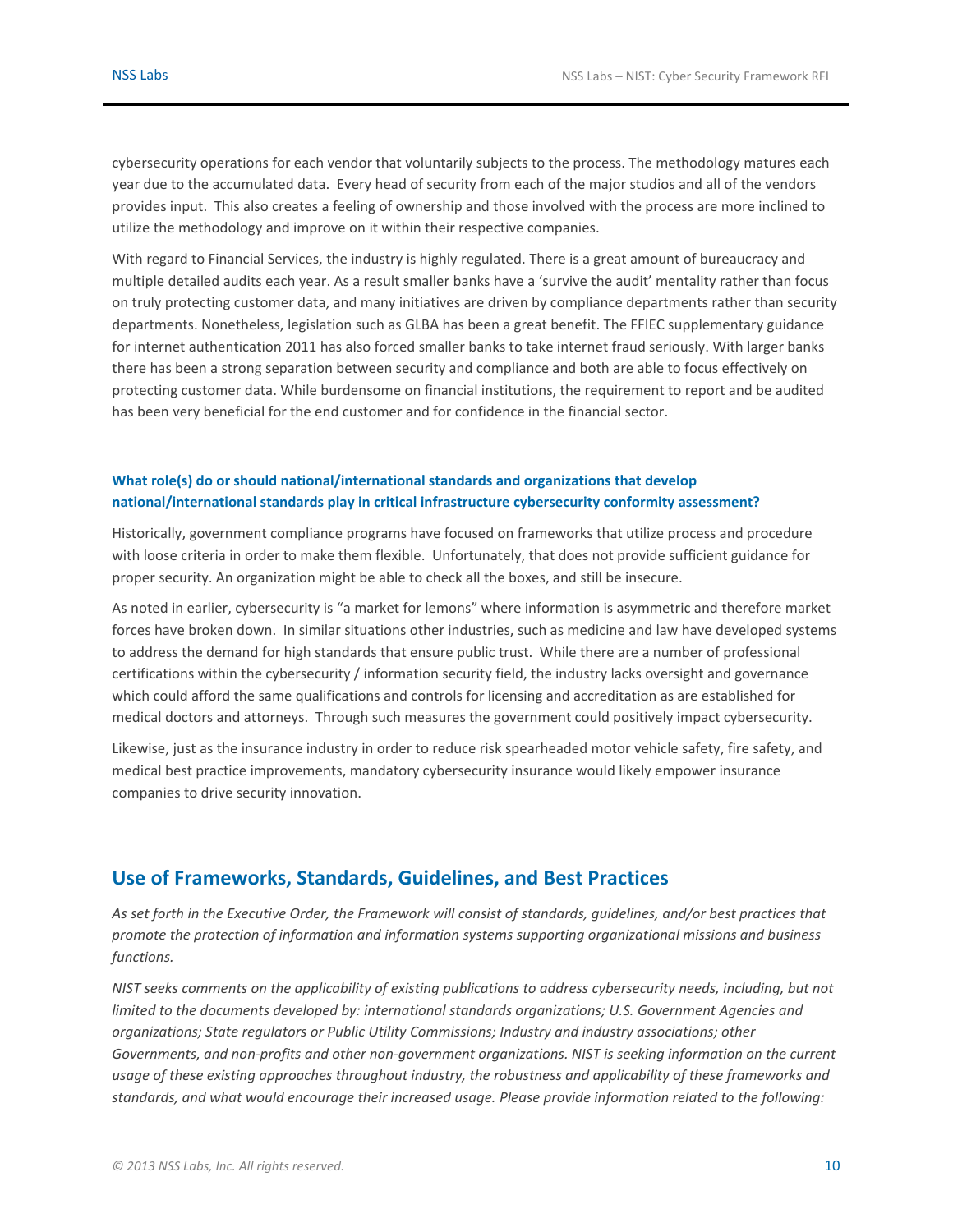#### **What additional approaches already exist?**

There are a variety of sector-specific certifications (individual technical certification and compliance acknowledgement certification) that have been developed. These groups generally compete for market dominance, while driving to grow their individual profitability. Many provide "certification" without performing actual audits or reviewing artifacts, and this provides the market place and consumer with a false sense of security.

Additionally, some sector-specific associations have formed and modeled their frameworks and methodologies after (often based upon) NIST, ISO, etc. These associations contain member companies who opt-into the programs and support the association via collecting membership dues. Entertainment, energy, and finance are examples of industries with independent governing bodies that are developing best practices, frameworks, and methodologies.

While not directly applicable, the American Medical Association, state medical boards, and similar bar associations within the legal market have establish sector-specific certification and accreditation that could be templates for cybersecurity.

#### **Which of these approaches apply across sectors?**

The documentation and application of standards such as ISO 17799 and 27001 are easily adopted across sectors. These are all basic best practices, processes, and methodologies that provide guidance and uniformity. They are very often used as the basis of cybersecurity, corporate information security policies, etc. The commonality of many of these best practices to those found inside of SOX, GLBA, HIPAA, PCI, etc. is evidence of their lasting and agnostic nature.

#### **Which organizations use these approaches?**

In the absence of specific government frameworks and standards for cybersecurity many sectors have developed their own best practices and security frameworks which are based upon best practices found within ISO, NIST, etc. A prime example would be the MPAA's Best Practices for digital content protection and handling.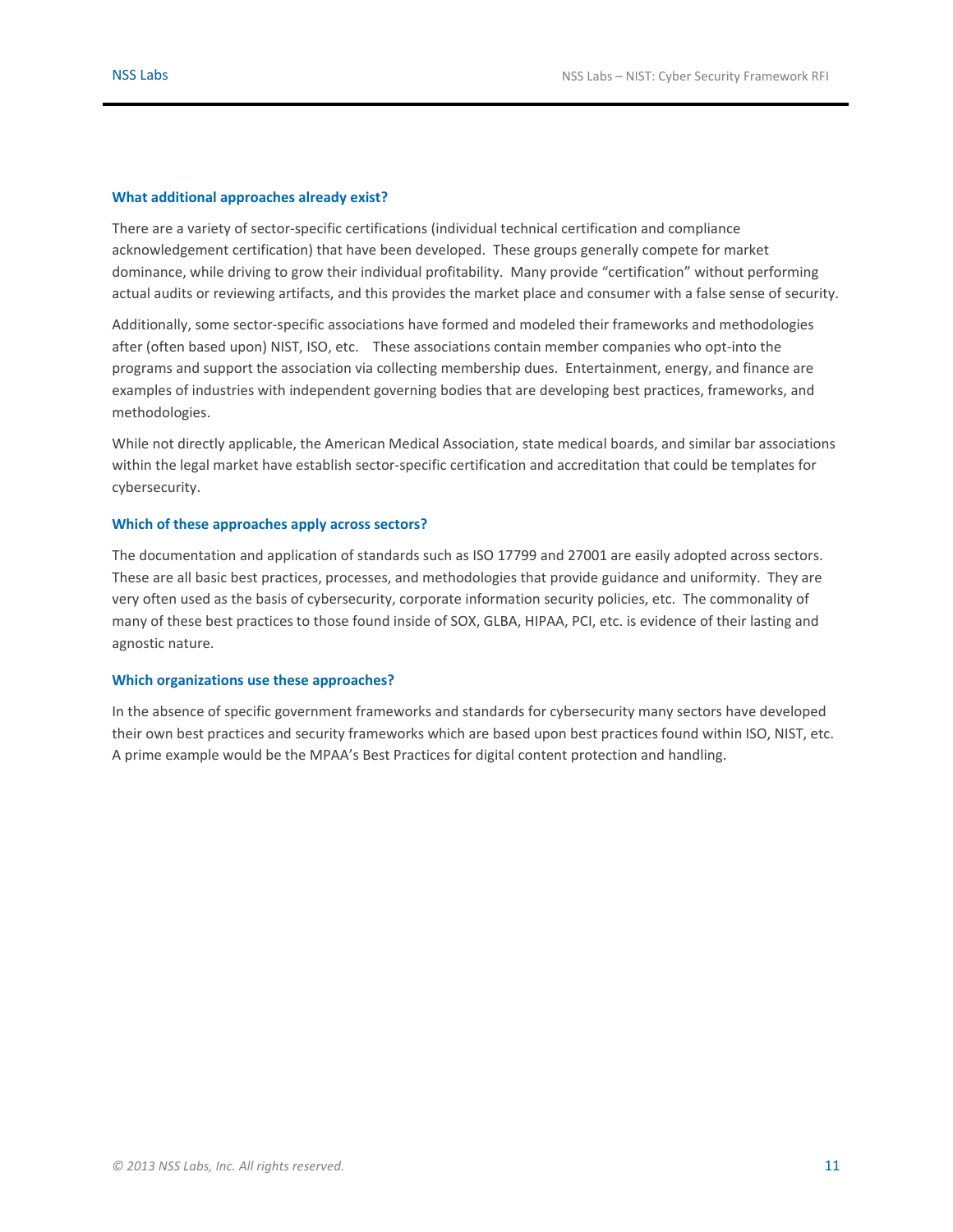#### **What, if any, are the limitations of using such approaches?**

Most of these approaches focus on the limitation of exposure in an attempt reduce the likelihood of a security breach. There is little recognition that cyberwarfare / cybercrime is asymmetric: attackers only need to be successful once; defenses need to be effective 100% of the time. As a result, every compliance standard guarantees failure.

Further, few provide guidelines for dealing with the inevitable breach, and even fewer take into account the likelihood that the network, system, or application has already been breached (prior to the implementation of a policy.)

#### **What, if any, modifications could make these approaches more useful?**

A shift in focus from complying with general best practices to achieving specific objectives such as information gathering, with the objective of obtaining active threat intelligence as well as visibility into corporate assets and workflows is essential. This would return operational security and situational awareness to the mindset and culture of cybersecurity. Holistically security process should include information intelligence, visibility into the security flaws limitations of deployed technologies, as well as visibility into security risks based upon what the bad guys are doing.

#### **How do these approaches take into account sector-specific needs?**

By nature this approach would be sector-specific as it starts with information gathering and developing a plan accordingly. Just as a doctor diagnoses a patient before prescribing a solution, this approach allows for cybersecurity professionals to diagnose and prescribe the correct solution based upon the unique needs of the situation. Traditional compliance is akin prescribing aspirin for everything and ignoring the need to diagnose the ailment.

## **When using an existing framework, should there be a related sector-specific standards development process or voluntary program?**

Indeed there should be. While core competency / best practice items which are commonly shared across standards and guidelines will remain, there is a need to customize frameworks to reflect sector-specific requirements. The MPAA developed their current guidelines and testing frameworks (found at: [http://www.fightfilmtheft.org/best-practice.html\)](http://www.fightfilmtheft.org/best-practice.html) by mapping best practices for their sector-specific needs to ISO, NIST, SAS, etc. Adoption and review of other similar sector-specific frameworks were utilized as well, such as those from computer gaming. This allowed for a far more efficient development and more importantly, deploying an adoption of this framework by the industry. Buy-in was streamlined due to the involvement of those that would be subject to the new frameworks and standards during their development, and the framework itself matches common workflow and practices within their industry.

## **What can the role of sector-specific agencies and related sector coordinating councils be in developing and promoting the use of these approaches?**

By acting as a neutral party, such a central organization can afford the avoidance of anti-trust concerns when sharing industry knowledge and lessons. Such a group should not simply drive a framework, but rather facilitate committees of sector-specific thought leaders who can work towards improvement and customization of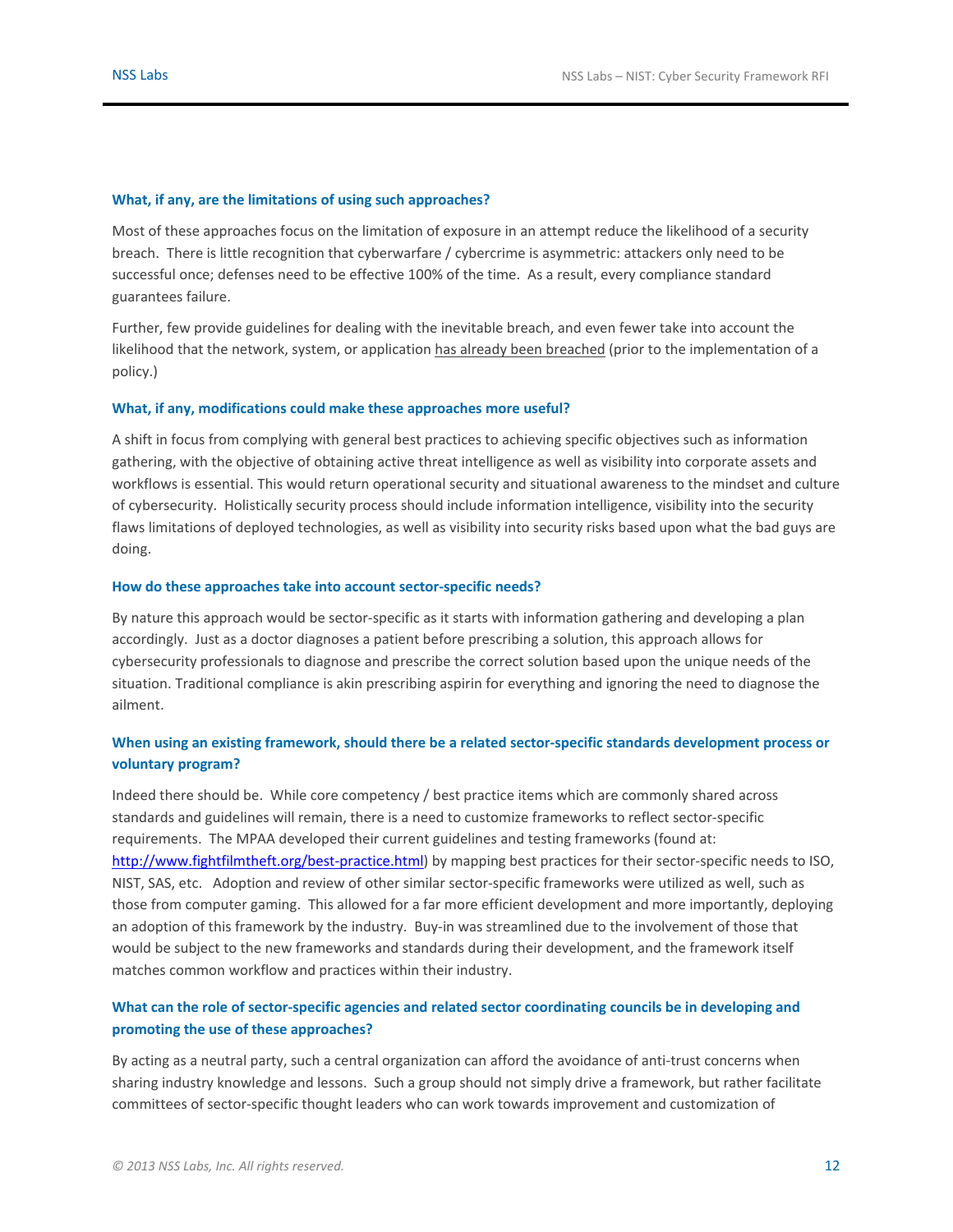standards and process. By enacting controls over companies within that sector the group would add merit to their security standards, bypassing internal political arguments over the costs associated with compliance.

#### **What other outreach efforts would be helpful?**

Sector-specific public-private organizations similar to the DOJ's Infragard and USSS Electronic Crimes Task Force would be highly beneficial. By building the relationships with their counterparts in the private sector it is far easier to share and communicate information, act during a breach, or request help.

## **Specific Industry Practices**

*In addition to the approaches above, NIST is interested in identifying core practices that are broadly applicable across sectors and throughout industry. NIST is interested in information on the adoption of the following practices as they pertain to critical infrastructure components:*

- *Separation of business from operational systems;*
- *Use of encryption and key management;*
- *Identification and authorization of users accessing systems;*
- *Asset identification and management;*
- *Monitoring and incident detection tools and capabilities;*
- *Incident handling policies and procedures;*
- *Mission/system resiliency practices;*
- *Security engineering practices;*
- *Privacy and civil liberties protection.*

#### **Are these practices widely used throughout critical infrastructure and industry?**

Some are more widely used than others. The separation of business from operational systems is commonly found inside of corporations, technology companies, and those who produce digital IP, and of course with regulated industries such as financial institutions and healthcare. However some critical infrastructure, such as the energy sector, still have flat networks. This has resulted in accidents and is the impetus for modern issues and current industry concern as networks are being expanded and interconnected without due care, thus bypassing the previous security methodology of air-gapped infrastructure.

Encryption, when used, is often more a process of finding the strongest levels of encryption that are scalable then anything else. More companies have issues with key exchanges, repositories, and escrowing then they do with moving sensitive information without encryption. That said, while encryption is highly adopted for data in motion, encryption of data at rest is often not implemented. Had data at rest been encrypted, the majority of breaches known today would have resulted in the attackers gaining access to unusable data.

With regard to identification and authentication of users, there has been widespread adoption of the use of central user authentication systems such as Microsoft Active Directory. But this is more often to address the issues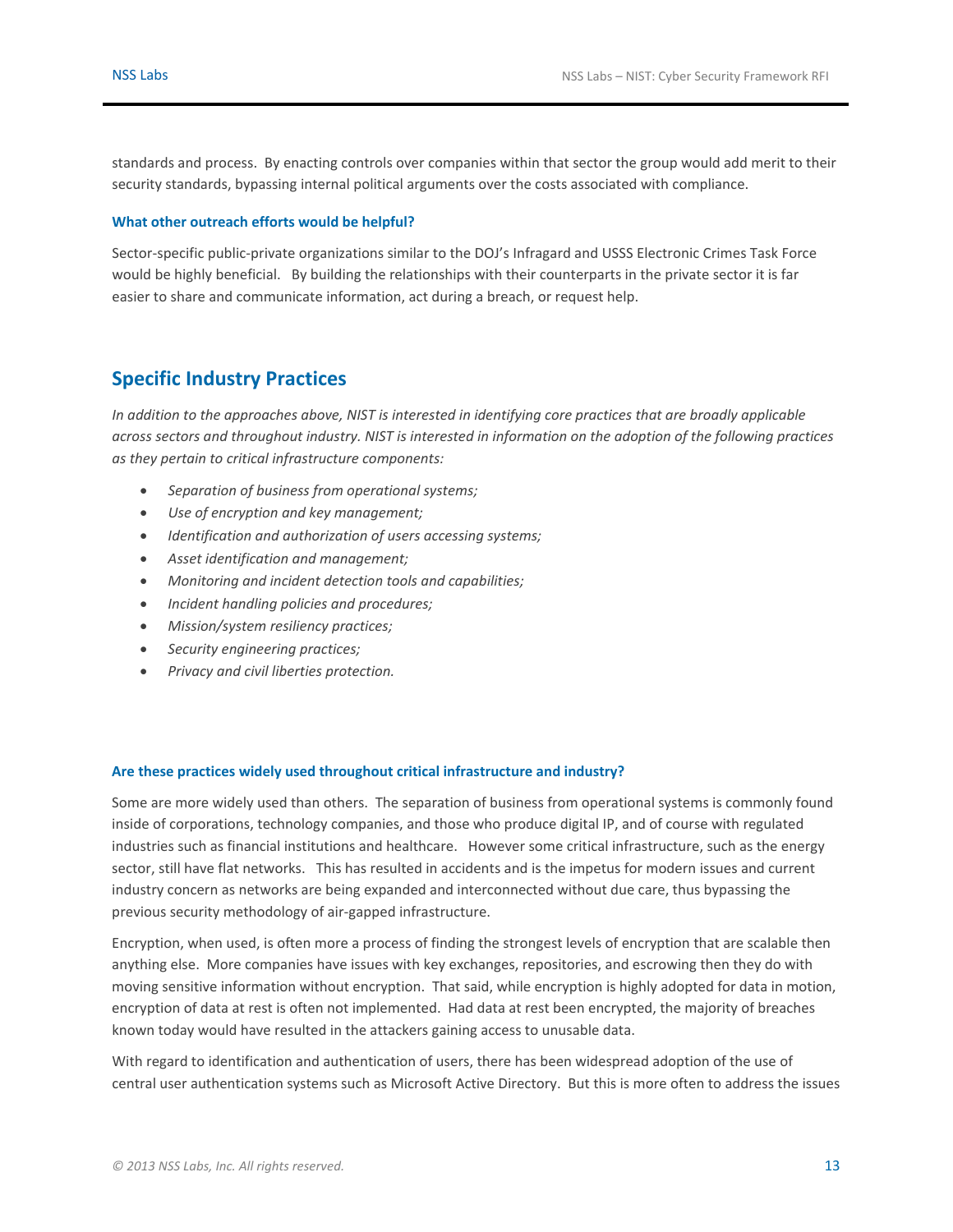of economy of scale with regard to administration than they are for security. As a restult, more sound practices such as two-factor authentication have not yet been widely adopted.

Asset identification and management has seen several iterations of technologies to help tackle these issues, but it always turns into the housekeeping tasks of IT. Abandoned, not executed properly, and high-costs to maintain are often cited as reasons to forgo this process. However, identification of assets is critical to understanding and formulating a sound security program.

Monitoring and incident detection tools are growing in popularity and diversity. Focus by major SIM/SIEM vendors is now on the efficiency of producing reports and live data, which shows customers are pushing harder on usability of these data aggregation systems. The development and deployment of security operations centers (SOCs) continues to grow, often fed and enabled by monitoring systems. Recent awareness by industries that their systems are compromised, not that they **may** one day be compromised, has lead to the development of new innovative technologies such as breach detection systems (BDS.)

Incident handling, policies and procedures are as of yet immature. Most companies are unaware of how to respond should an incident occur. Companies specializing in incident response have emerged to assist in navigating this often-confusing process. Government agencies have not been transparent in their engagement requirements. i.e., dollar value of loss before an AG will become involved / interested in the case. It is unclear if their decision making criteria maps to good public policy.

Probably the most used, and in some cases overly applied, aspect of security architecture is resiliency practices. From DR to BCP these practices are called for in many frameworks and compliance standards. Redundanteverything is often the mantra of large IT organizations, and the fear of a single-point of failure is often a driving force within network, DR, and BCP architecture. Vendors have responded with mature well-designed methodologies for systems to detect failure and automatically enable backup services even if devices are placed thousands of miles apart from one another. The practicing of resiliency efforts, from testing fail-over systems, to bringing online hot/warm/cold sites, and even now the use of cloud services shows an ongoing focus and ever advancing/maturing implementation of this best practice.

Conversely security engineering practices are not improving with regard to cybersecurity. Engineering staff is often not cross-trained to understand the tactics or mindset of an attacker, and systems continue to fall prey to being setup for efficiency and ease of use with no regard to data security..

Privacy and civil liberties protections are not uniform within the corporate world. Clearly where demanded through programs such as HIPAA and PCI there is should be due care and attention given to the handling, storage, and access of such PII. Beyond that, privacy varies from company to company, and business model to business model. Companies for whom people are "the product" treat privacy differently from traditional companies where people are the customers.

#### **How do these practices relate to existing international standards and practices?**

Many of these practices are covered at some degree under various international standards, whether the cybersecurity group within a company or industry knows them is another matter. Below are some examples of sector-specific and international standards and practices that are publicly available and address the topic areas of this section of the RFI:

Separation of business from operational systems: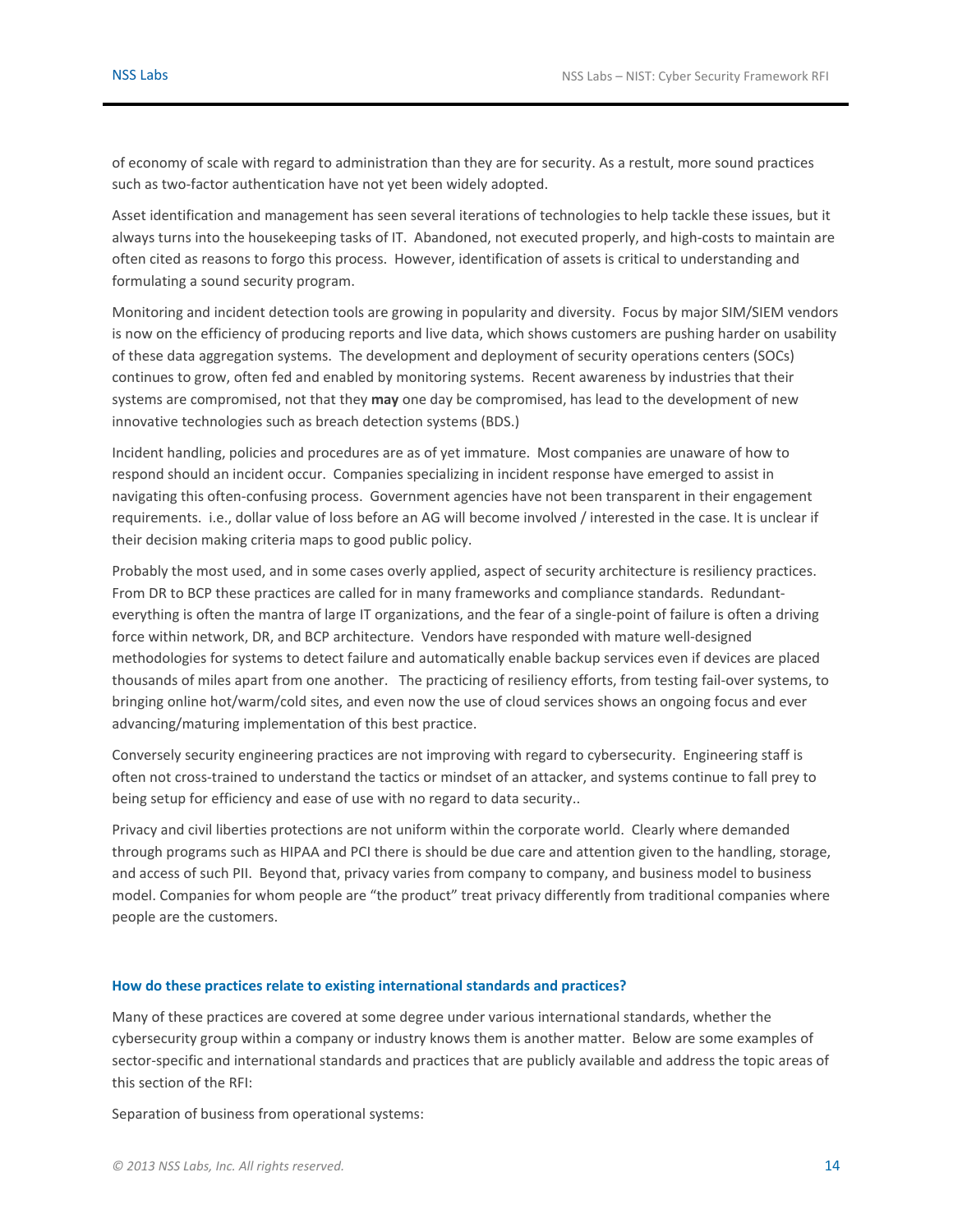- NERC Urgent Action Standard 1200 calls for the separation of operational and corporate networks for SCADA security.
- MPAA Supplemental and Common Guidelines (http://www.fightfilmtheft.org/best-practice.html)

Use of Encryption and key management:

- COBIT 4.1
	- o DS5.8
	- o DS5.10
	- o DS5.11
- HIPAA/HITECH
	- o 45 CFR 164.312 (a)(2)(iv)
	- o 45 CFR 164.312 (e)(1)
	- o 45 CFR 164.312 (e)(2)(ii)
- ISO/IEC 27001
	- o A.10.6.1
	- o A.10.8.3
	- o A.10.8.4
	- o A.10.9.2
	- o A.10.9.3
	- o A.12.3.1
	- o A.15.1.3
	- o A.15.1.4
	- o Clause 4.3.3
	- o A.10.7.3
	- o A.12.3.2
	- $\circ$  A.15.1.6
- NIST SP800-53 (R3)
	- o AC-18<br>o IA-3
	- o IA-3
	- $\circ$  IA-7<br> $\circ$  SC-7
	- **SC-7**
	- o SC-8
	- $\circ$  SC-9<br> $\circ$  SC-1:
	- SC-13
	- o SC-16
	- o SC-23
	-
	- o **SI-8**<br>o **SC-**1
	- $\circ$  SC-12<br> $\circ$  SC-13 SC-13
	- o SC-17
	- o SC-28
- Fedramp Sec Controls (Low)
	- o NIST SP 800-53 R3 AC-1
	- o NIST SP 800-53 R3 AC-18
	- o NIST SP 800-53 R3 IA-7
	- o NIST SP 800-53 R3 SC-1
	- o NIST SP 800-53 R3 SC-7
	- o NIST SP 800-53 R3 SC-13
- FedRamp Sec Controls (Moderate)
	- o NIST SP 800-53 R3 AC-18
	- o NIST SP 800-53 R3 AC-18 (1)
	- o NIST SP 800-53 R3 AC-18 (2)
	- o NIST SP 800-53 R3 IA-7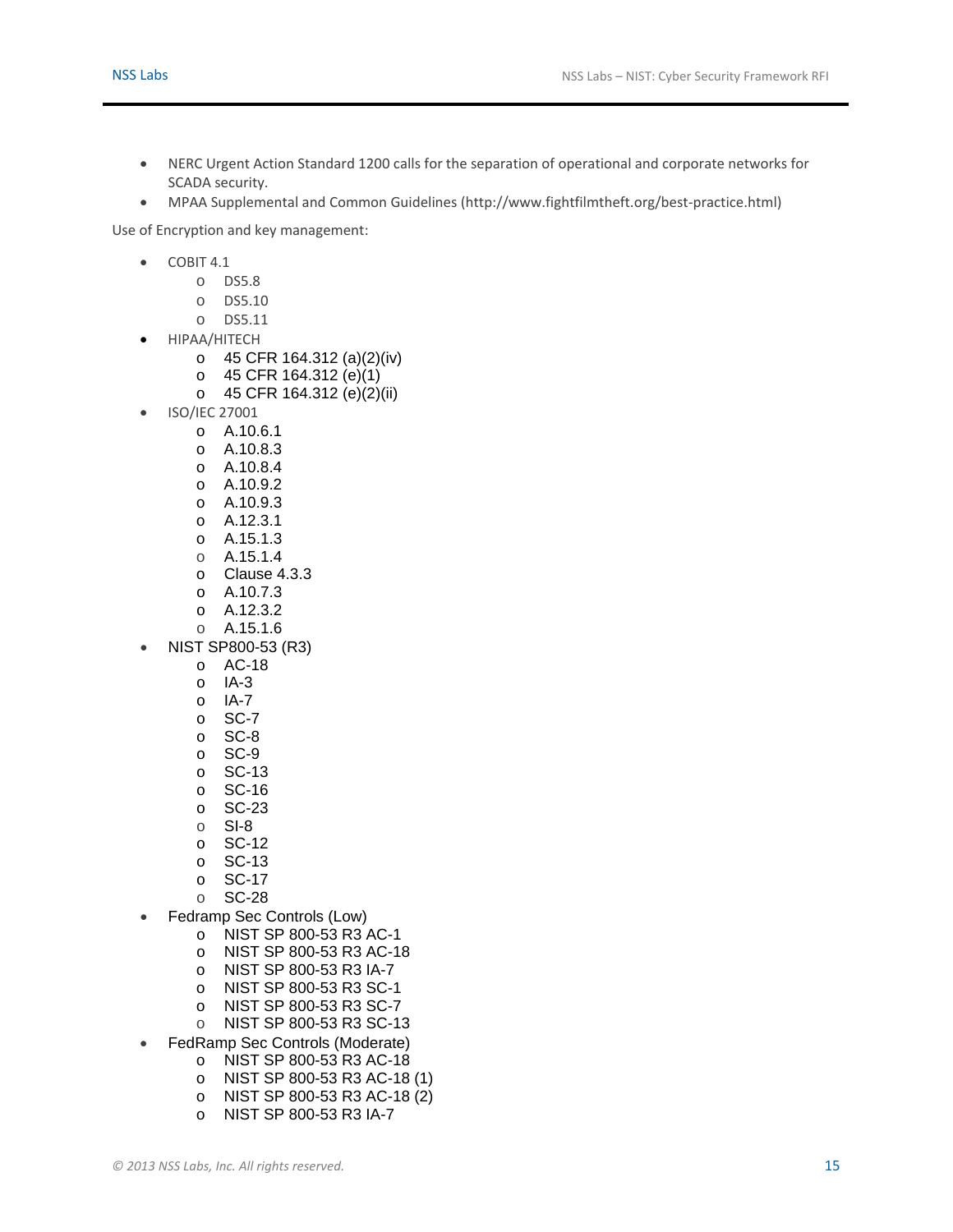- o NIST SP 800-53 R3 SC-7
- o NIST SP 800-53 R3 SC-7 (4)
- o NIST SP 800-53 R3 SC-8
- o NIST SP 800-53 R3 SC-8 (1)
- o NIST SP 800-53 R3 SC-9
- o NIST SP 800-53 R3 SC-9 (1)
- o NIST SP 800-53 R3 SC-13<br>
o NIST SP 800-53 R3 SC-13
- NIST SP 800-53 R3 SC-13 (1)
- o NIST SP 800-53 R3 SC-23
- o NIST SP 800-53 R3 SC-28
- o NIST SP 800-53 R3 SI-8
- PCI/DSS V2
	- o 2.1.1
	- o 3.4
	- o 3.4.1
	- o 4.1
	- o 4.1.1
	- o 4.2
- NERC/CIP
	- o CIP-003-3 R4.2

Identification and authorization of users accessing systems:

- COBIT 4.1
	- o DS 5.3
	- o DS 5.4
- HIPAA/HITECH
- ISO/IEC 27001
- NIST SP800-53 (R3)
- Fedramp Sec Controls (Low)
- FedRamp Sec Controls (Moderate)
- PCI/DSS V2
- NERC/CIP

Asset identification and management:

- HIPAA/HITECH
- ISO/IEC 27001
- NIST SP800-53 (R3)
- Fedramp Sec Controls (Low)
- FedRamp Sec Controls (Moderate)
- PCI/DSS V2
- NISTIR 7693 Specification for Asset Identification

Monitoring and incident detection tools and capabilities:

- COBIT 4.1
- HIPAA/HITECH
- ISO/IEC 27001
- NIST SP800-53 (R3)
- Fedramp Sec Controls (Low)
- FedRamp Sec Controls (Moderate)
- PCI/DSS V2
- NERC/CIP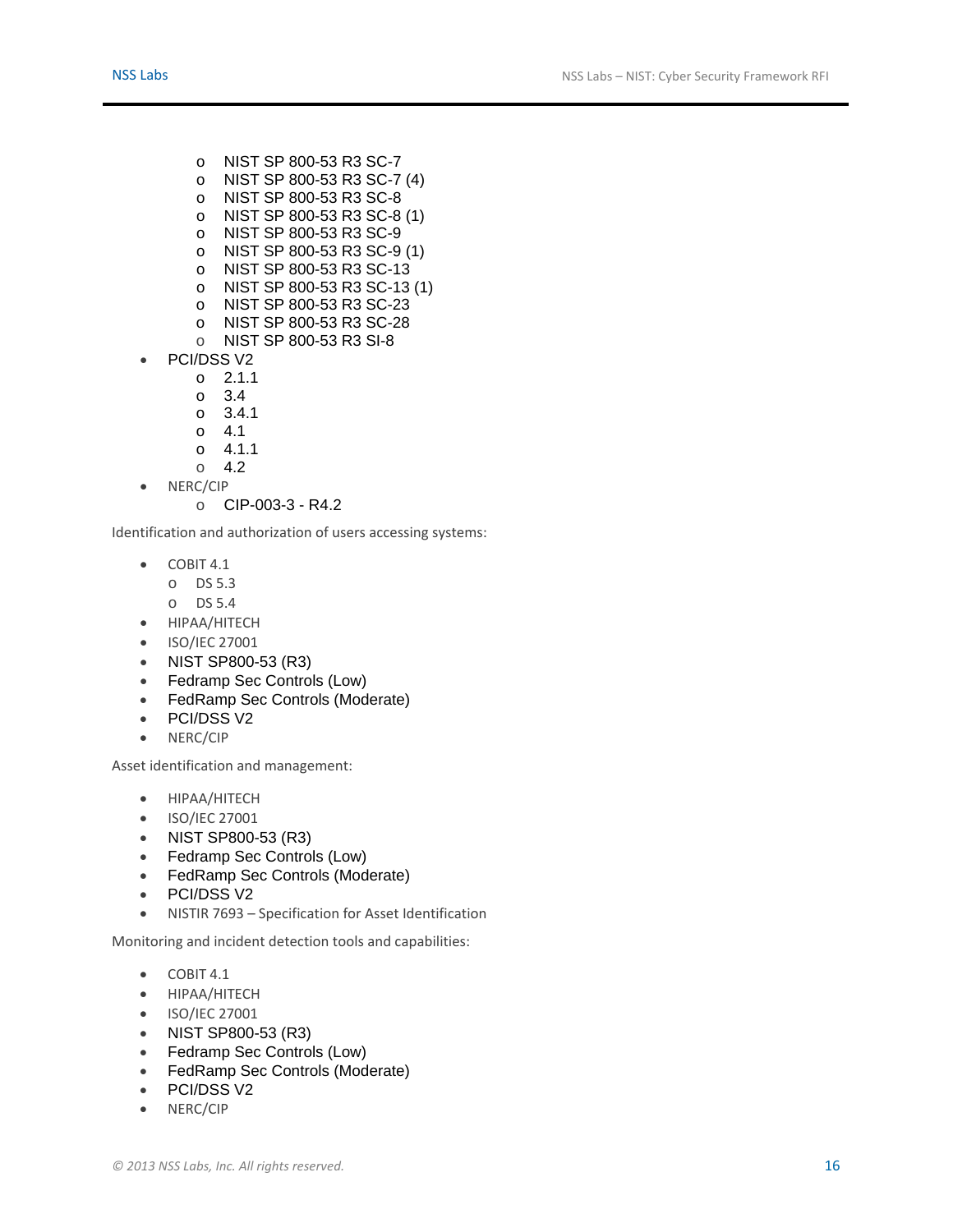Incident handling policies and procedures:

- COBIT 4.1
- HIPAA/HITECH
- ISO/IEC 27001
- NIST SP800-53 (R3)
- Fedramp Sec Controls (Low)
- FedRamp Sec Controls (Moderate)
- PCI/DSS V2
- NERC/CIP

Mission/system resiliency practices:

- COBIT 4.1
- HIPAA/HITECH
- ISO/IEC 27001
- NIST SP800-53 (R3)
- Fedramp Sec Controls (Low)
- FedRamp Sec Controls (Moderate)
- PCI/DSS V2
- NERC/CIP
- AICPA

Security engineering practices:

• DoD 8570.01-M

Privacy and civil liberties protection:

- HIPAA/HITECH
- PCI/DSS
- GAPP
- ISO/IEC 27001
- NIST SP800-53 (R3)
- Fedramp Sec Controls (Low)
- FedRamp Sec Controls (Moderate)

### **Which of these practices do commenters see as being the most critical for the secure operation of critical infrastructure?**

The separation of business and operational networks is one that is a challenge from both the security and engineering perspective. Often such a change is driven by security, the segregation of networks and inclusion of internal firewalls, barriers, processes, and additional efforts are no small undertaking for a small to medium business let alone that of a large corporation or utility provider. The size, scope, and intricacies of the network or networks that must be separated, along with the relevant architecture to maintain critical functions, can be quite complex and require skillsets that are in short supply. Schools rarely supply engineers with adequate instruction or mastery of diverse and layered networks.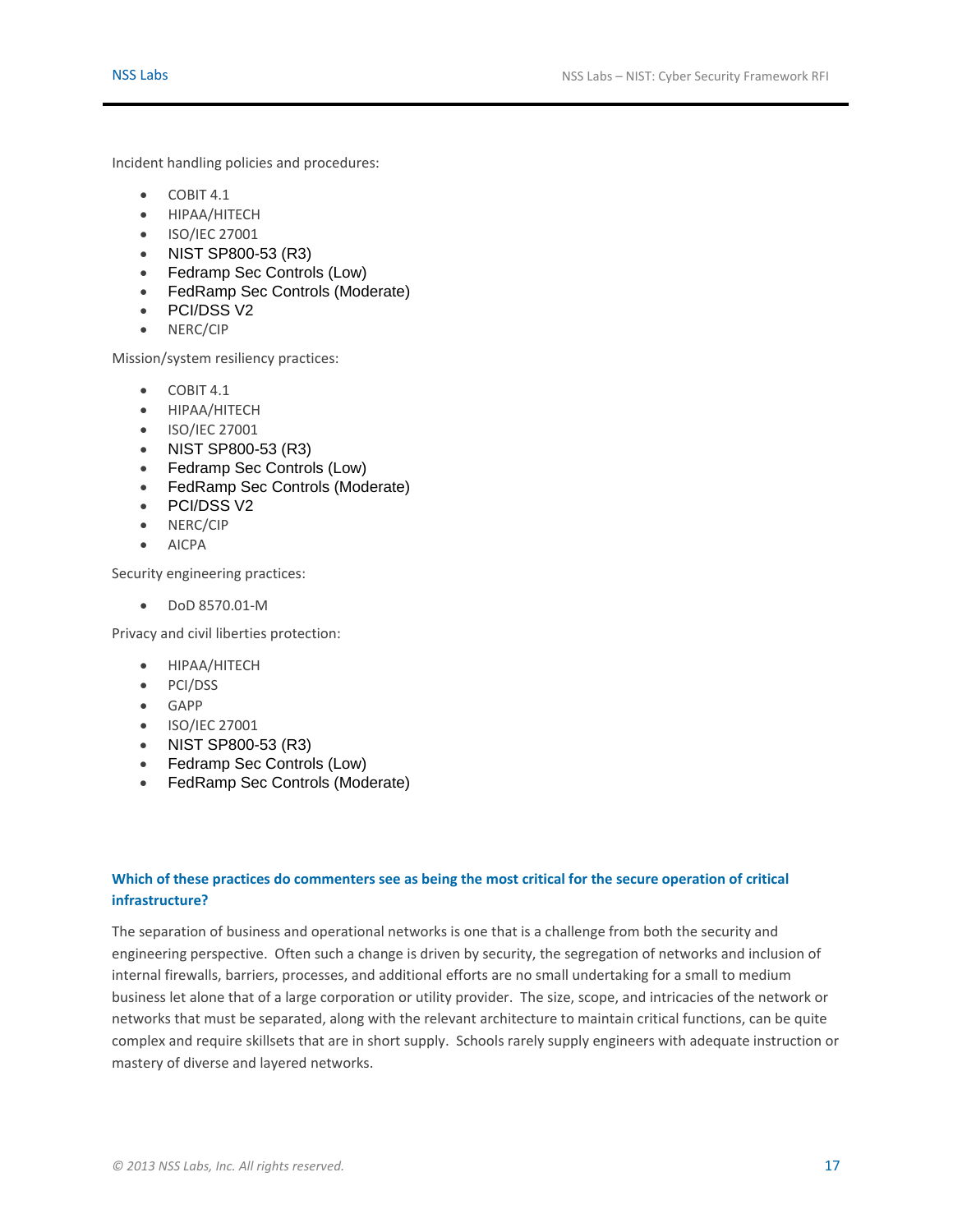#### **Are some of these practices not applicable for business or mission needs within particular sectors?**

No, all of the related topic areas are generally considered part of "best practices" regardless of industry, regulatory governance, or standard. Most companies within the United States produce the same type of product, intellectual property. From car manufacturers the latest wonder drug in pharmaceuticals protecting critical data is paramount. Job and industry stability, economic growth models, and even the health and safety of citizens all depend on the cybersecurity efforts within these companies. All are generally private companies, some have government support and are provided information which validates headcount, initiatives / executive backing, and expenditures to provide adequate security, and others do not.

When a sector is left without feedback or guidance there is a great potential for a "it's never happened before so why should we bother" mentality with regard to new security initiatives. Due to the need to justify costs, management will often prevent changes to practices, policies, and for that matter add technology or headcount. Open communication, sharing of critical thread feeds and bi-directional intelligence reporting are critical to improving cybersecurity efforts for these and many other reasons.

#### **Which of these practices pose the most significant implementation challenge?**

Privacy and civil liberties protection is the most challenging especially in light of some business models that monetize lax privacy standards. Protecting the privacy and rights of customers is becoming a key issue with consumers and vendors alike. Due care and due process must be given to all topics under this heading. While everyone will agree that adding security to fortify privacy and ensure civil liberties is always welcome, there are other international concerns that need to be addressed within this framework. The United States differs in these key topic areas of cybersecurity when compared to the EU, Canada, and other nations. Large corporations in the United States often have offices, branches, or entire legal corporations within other countries. Data stored in the United States is not always protected, and this framework should address and apply civil liberties protection and privacy universally if such information and data is stored in the United States.

#### **How are standards or guidelines utilized by organizations in the implementation of these practices?**

They are applied universally and generally are utilized in the framing of policies and methodologies. ISO/IEC 27001 & 27002 are often used to frame executive ownership, establish common controls, and provide methodology for many aspects of a company's security practice. SAS 70 (now SSAE No. 16) is used to develop controls and add check-up and auditing to most processes. Policies are developed from process as a best practice. The repetitive utilization of some of these best practices with different standards has inculcated them into the mindset and jargon of the industry: segregation of duties, password again and retention, key escrowing, executive ownership, and segregation of critical networks from corporate networks are all examples of reused practices that are now considered to be de facto policies for many companies.

## **Do organizations have a methodology in place for the proper allocation of business resources to invest in, create, and maintain IT standards?**

Generally, no. This all depends on the type of company and what it is that they produce. Regardless, the ideal that IT standards equate to security best practices is a dangerous misconception. IT has a focus on the overall SLA they provide and their scope of responsibility is often limited to corporate infrastructure and applications such as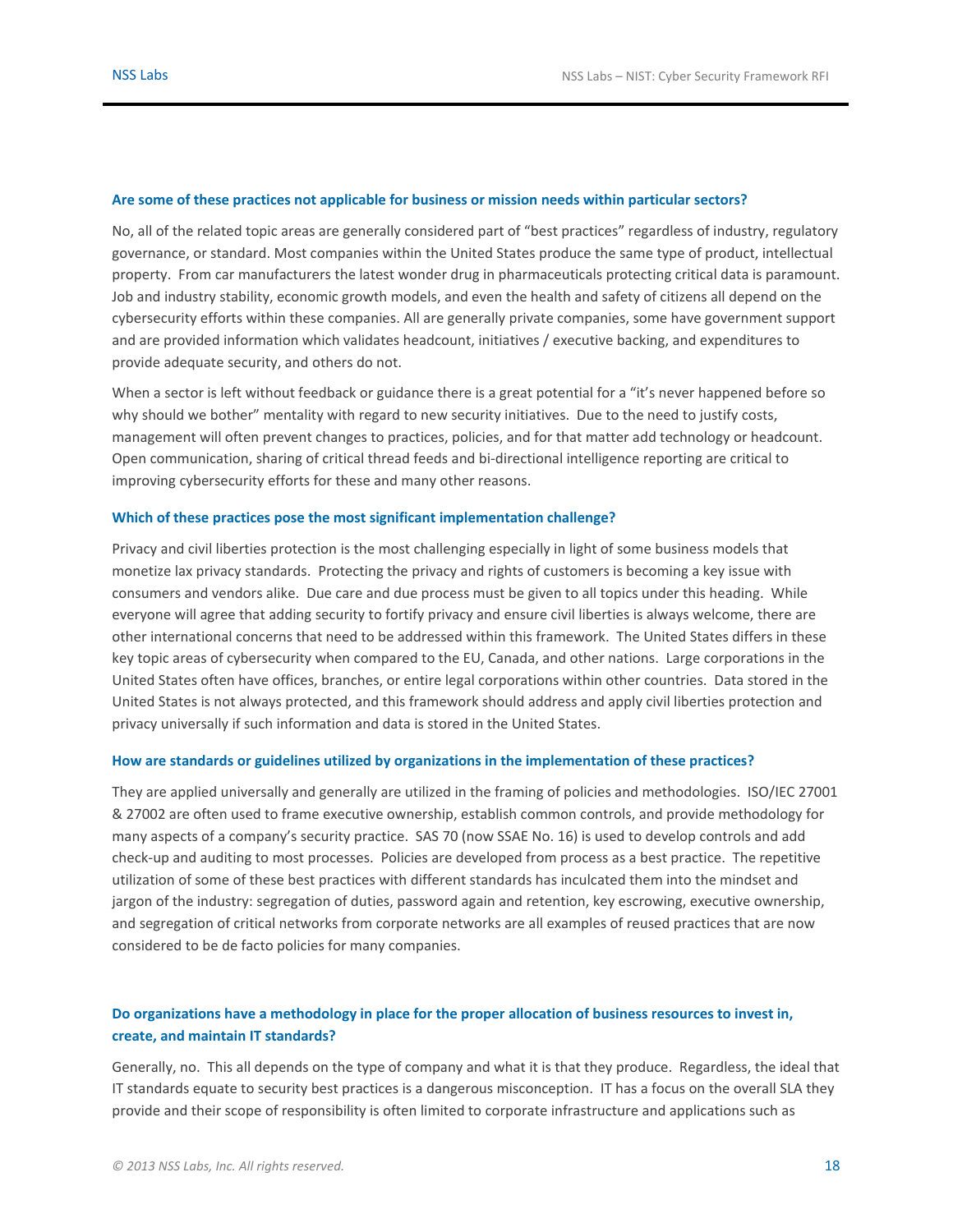financial, human resource, and email. Cybersecurity teams generally lack proper allocation on all fronts. Little to no research has been performed on the proper number and quality of cybersecurity human resources for any given size of a company, what systems and tools would be needed for particular risk or even what metrics should be recorded and reported to demonstrate success.

## **Do organizations have a formal escalation process to address cybersecurity risks that suddenly increase in severity?**

No, most organizations do not have a formal escalation process. While some large corporations have such policies and processes due to compliance regulations, the issue remains that there is often no one to escalate to outside of the company. Information can be provided to the Department of Justice or to the Department of Homeland Security, etc. but more often than not this information goes unacknowledged. Few federal resources exist to assist with a true risk / threat / action against a company. Companies are faced with moving targets with regard to dollar amounts and interest by prosecutors, there does not appear to be any one body within the government that will take a lead on investigating or collection of data, let alone any group that provides general intelligence back to companies. While organizations escalate internally, notify key officers, and in some cases customers depending on the severity of a breach or action, the government does not seem to have any program or process that such internal escalation would interact with.

#### **What risks to privacy and civil liberties do commenters perceive in the application of these practices?**

If handled properly, none.

## **What are the international implications of this Framework on your global business or in policymaking in other countries?**

Privacy and civil liberties laws change from country to country, and international corporations are faced with challenges ranging from simple adjustments in the degree and sensitivity of monitoring breach reporting systems to being restricted to using only local citizens to perform reviews of collected data. In some cases local government may demand unmonitored access to customer information and the removal of encryption to allow monitoring of corporate communications. Companies are forced to build complexity into systems in order to retain such records in more friendly countries, and limit company confidential information on remote networks. This leads to complicated rules, laws, customs, and regulations and legal interpretations that are challenging to navigate. This is represented in the architecture of Management Systems for security infrastructure devices such as firewalls, NGFW, and IPS where vendors have had to afford companies the ability to segregate "domains" of responsibility and access to their own systems, as well as hyper granular access controls to logs, system tools, and sometimes to the devices themselves. Corporations also institute policies for the review of employee, network, email, and other data often referred to as "corporate search warrants" which are often based on the least common (e.g., most stringent) denominator of restrictions. This process will often involve the general counsel, head of human resources, and chief executive of IT.

#### **How should any risks to privacy and civil liberties be managed?**

These should be addressed up front with full disclosure with greater resources applied when civil liberties are at risk. A plain English policy and procedure should be in place, complete with oversight by an independent body. This body should audit and investigate potential breaches. Anonymous systems will be of great assistance, while corporate search warrants (overseen by due legal process albeit expedited) to gain access to specific data must be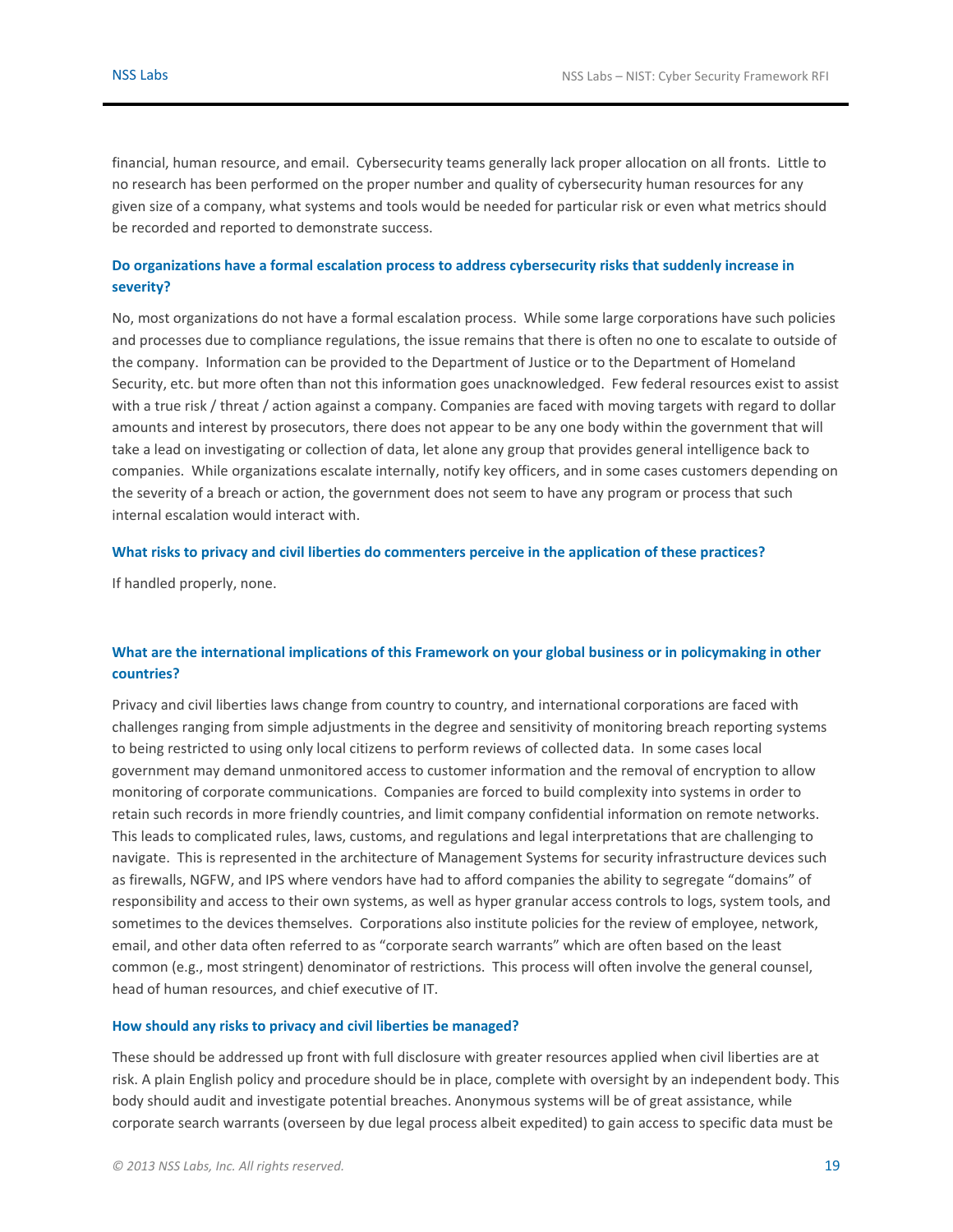mandatory, etc. International practices and regulations need to be taken into account, and collaboration and cooperative efforts need to begin to help normalize the varying implementations and interpretations of privacy and civil liberties with regard to online data, activities, and usage of systems and public (Internet) resources.

## **In addition to the practices noted above, are there other core practices that should be considered for inclusion in the Framework?**

With the wide-spread deployment of physical security systems such as video surveillance, door / premises access controls, and even integration into alarm systems the ideal of converged security cannot be ignored. These systems are vital to overall cybersecurity which often relies upon physical access controls and limitations. With video analytics facial recognition can be added to validate a keycard holder is indeed the person who should be accessing a secure area. These systems are on the corporate network, many times accessible by anyone who has gained access to the network.

As mentioned before, a shift in focus from complying with general best practices to achieving specific objectives such as information gathering, with the objective of obtaining active threat intelligence as well as visibility into corporate assets and workflows is essential. This would return operational security and situational awareness to the mindset and culture of cybersecurity. Combined with the licensing of cybersecurity professionals, this will enable the diagnosis and treatment of cybersecurity within Critical Infrastructure.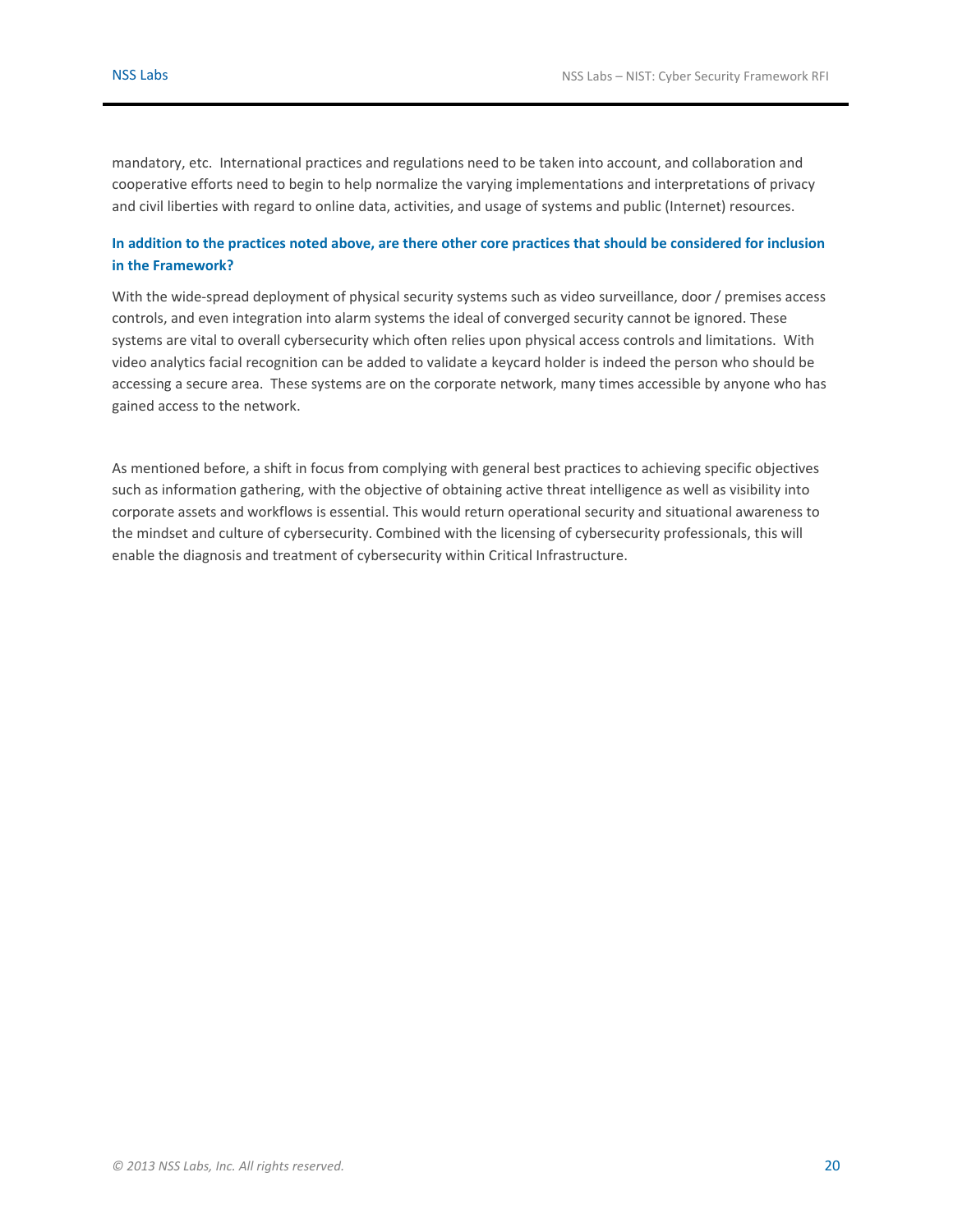## Reading List

Analyst Briefs & Topical Research

1. Cybercrime Kill Chain vs. Defense Effectiveness

<https://www.nsslabs.com/reports/cybercrime-kill-chain-vs-defense-effectiveness>

Cybercriminals persistently challenge the security of organizations through the rapid implementation of diverse attack methodologies, state of the art malware, and innovative evasion techniques. In response, organizations deploy and rely on multiple layers of diverse security technologies. This paper examines the attackers' kill chain and the measured effectiveness of the four major classes of protection technologies (firewall, intrusion prevention systems, endpoint protection/antivirus, browser protection). Empirical data is layered to present results on the security effectiveness of these protection technologies as measured in NSS Labs' group tests.

(Presented at Black Hat Abu Dhabi, November 2012).

#### 2. Modeling Evasions in Layered Security

<https://www.nsslabs.com/reports/modeling-evasions-layered-security>

Maltego is a program that can be used to determine the relationships and real world links between many things, and has been adapted by NSS Labs to show the relationship and correlation of unblocked exploits through a layered security stack of hardware and software tools. Utilizing the empirical data collected during NSS Labs' tests on next generation firewalls (NGFW), intrusion prevention services (IPS), breach detection systems (BDS), endpoint security, browser security, and antivirus engines, paired with data on exploit availability of popular crimeware kits or penetration testing tools (e.g. Metasploit), NSS Labs is able to model layered defense stacks and illustrate exploits that are able to evade detection and bypass all security devices in the entire stack. NSS Labs can then simulate a client's specific infrastructure to determine which current evasion techniques are capable of bypassing which security devices, and which exploits will be effective against which workstations and servers. For example, of the fifteen vendor-tuned IPS devices tested by NSS in 2012, eleven can be bypassed by the same exploit. There is only one combination of two layered IPS devices that would block all currently tested exploits. Through this modeling, client's can then pinpoint and prioritize the exploits and vulnerabilities that pose the most threat to their organization.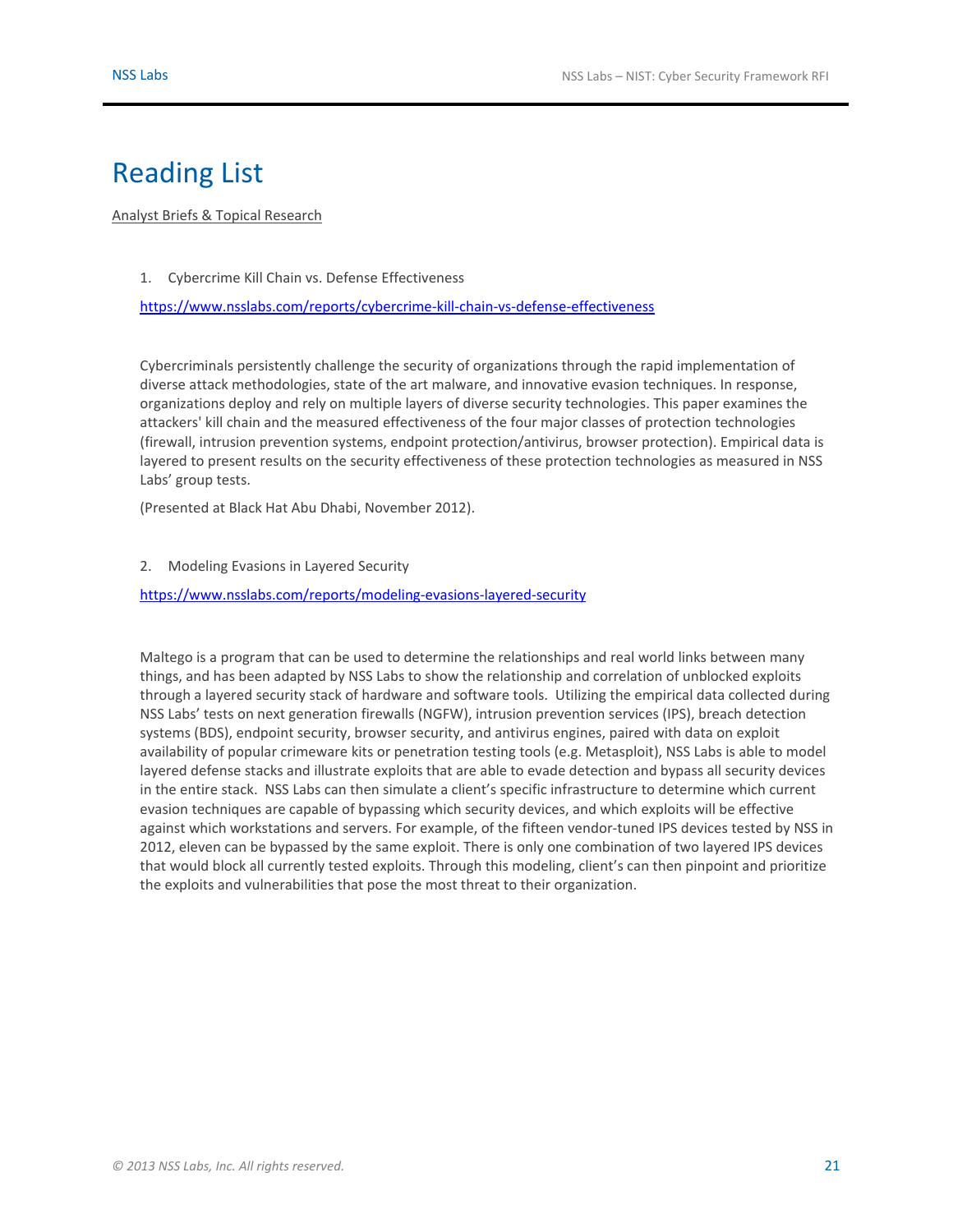3. The Targeted Persistent Attack (TPA) - The Misunderstood Security Threat Every Enterprise Faces

[https://www.nsslabs.com/reports/analysis-brief-targeted-persistent-attack-tpa-misunderstood-security](https://www.nsslabs.com/reports/analysis-brief-targeted-persistent-attack-tpa-misunderstood-security-threat-every-enterprise)[threat-every-enterprise](https://www.nsslabs.com/reports/analysis-brief-targeted-persistent-attack-tpa-misunderstood-security-threat-every-enterprise)

In recent years, media attention — and technology vendor hype — has focused intensely on a well-publicized series of highly sophisticated, politically motivated attacks, including the Stuxnet and Flame worm outbreaks. But these attacks are unlikely to impact most enterprises significantly, and the attention paid to them has distracted many IT security practitioners from a far more serious real-world threat — one that NSS Labs has defined as the targeted persistent attack (TPA). This Analysis Brief discusses the misunderstandings surrounding APT, the real meaning of TPA to enterprise security practitioners, and possible options for effective remediation.

4. The Top 20 Best Practices to Help Reduce the Threat of Targeted Persistent Attacks (TPAs)

<https://www.nsslabs.com/reports/top-20-best-practices-help-reduce-threat-targeted-persistent-attack>

The companion paper to this, "*[The Targeted Persistent Attack \(TPA\) —](https://www.nsslabs.com/reports/analysis-brief-targeted-persistent-attack-tpa-misunderstood-security-threat-every-enterprise) The Misunderstood Security Threat [Every Enterprise Faces](https://www.nsslabs.com/reports/analysis-brief-targeted-persistent-attack-tpa-misunderstood-security-threat-every-enterprise)*," discussed the misunderstandings surrounding APT, defined the real meaning of TPA to enterprise security practitioners, and introduced possible options for effective remediation. This Analysis Brief details the top 20 best practices to help reduce the risk of a TPA to the enterprise.

5. Vulnerability Threat Trends - A Decade in Review, Transition on the Way

<https://www.nsslabs.com/reports/vulnerability-threat-trends>

After the close of 2012 NSS Labs performed a comprehensive analysis of vulnerability data to identify industry wide threats and trends covering the last 10 years. Despite massive security investments of the software industry, vulnerability disclosures have risen considerably in 2012. Several additional observations make the evolution of the year 2012 stand out significantly compared to the previous years since the peak in 2006. The parallel and massive drop of vulnerability disclosures by the two long established purchase programs iDefense VCP and TippingPoint ZDI indicate a transition in the way vulnerability and exploit information is handled in the industry. Key findings:

- Industry control systems (ICS/SCADA) saw more than six fold increase in vulnerabilities from 2010 to 2012. Identify and control access paths to ICS/SCADA systems. Prepare for attacks and related vulnerability disclosures.
- The five year long trend in decreasing vulnerability disclosures ended abruptly in 2012 with a +12% increase.
- More than 90 percent of the vulnerabilities disclosed are moderately or highly critical and therefore relevant.
- 9 percent of vulnerabilities disclosed in 2012 are extremely critical (with CVSS score>9.9) paired with low attack/exploitation complexity.
- Microsoft and Apple operating system vulnerabilities decreased significantly from 2011 to 2012, by -56 per cent and -53 per cent respectively.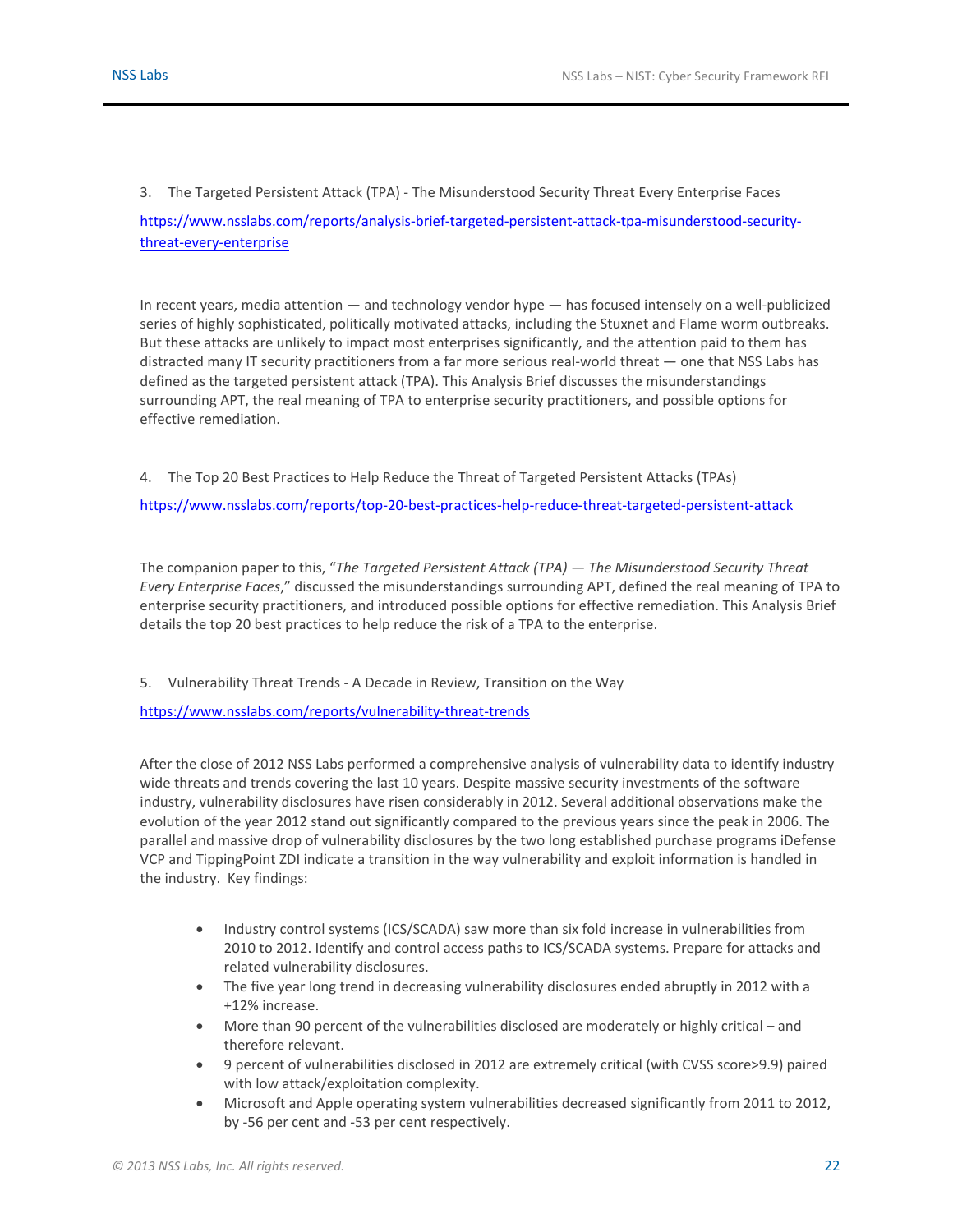#### 6. Defeating Advanced Malware in 2013

#### <https://www.nsslabs.com/reports/defeating-advanced-malware-2013>

On Feb 1st 2013, the Washington Post announced it had been hacked by Chinese hackers. It was the third announcement that week by a major news organization claiming compromise of corporate networks by Chinese hackers searching for confidential information. The Washington Post, New York Times and Bloomberg News had joined the ranks of US defense contractors, leading Internet and solar companies that had been penetrated by hackers using targeted persistent attacks (TPAs). In the NY Times attack, 45 pieces of custom malware were used, yet only one piece was detected by the installed leading antivirus package. Traditional security products struggle to protect against theses constantly-evolving threats. This brief examines a new breed of products utilizing "isolation technology" to combat TPAs and advanced malware.

#### 7. What Financial CIOs Need to Know About Online Banking Fraud

#### <https://www.nsslabs.com/reports/analysis-brief-what-financial-cios-need-know-about-online-banking-fraud>

Fraudsters are focusing on targeting the customers of Financial Institutions (FIs) rather than the FI infrastructure. Online banking fraud commonly uses advanced botnet kits such as Zeus and SpyEye to perpetrate financial crimes. This advanced malware is installed on millions of PCs affecting consumers and enterprises, and results in hundreds of millions of dollars worth of online banking fraud per year.

When financial fraud occurs as a result of this malware, the burden of protecting FI customers is increasingly being placed on FIs. With the evolving legal and malware environment, FIs need to proactively take steps to educate and defend themselves. Financial CIOs may greatly reduce the likelihood of financial loss by following the advice in this paper.

#### 8. The Future of BYOD

#### <https://www.nsslabs.com/reports/future-byod>

Enterprises are currently scrambling to deploy solutions for the growing bring your own device (BYOD) movement. However, BYOD is merely a precursor to the next two phases: bring your own cloud (BYOC) and bring your own network (BYON).

These changes will result in a very different model of user interaction with the enterprise. Rather than focusing on deploying a solution that may be already obsolete, NSS Labs recommends enterprises understand the BYOD trajectory, follow best practices, and build effective solutions that satisfy users and protect corporate intellectual property (IP).

#### 9. The Challenges of BYOD

#### <https://www.nsslabs.com/reports/challenges-byod>

Bring your own device (BYOD) can create a revolution in workplace productivity, with users focused on value creation rather than security procedures. The benefits of BYOD are sometimes overshadowed by unforeseen complications in the execution phase. This brief covers many of the key issues and offers pragmatic advice for their mitigation. MDM capabilities and risk for smart devices are also examined.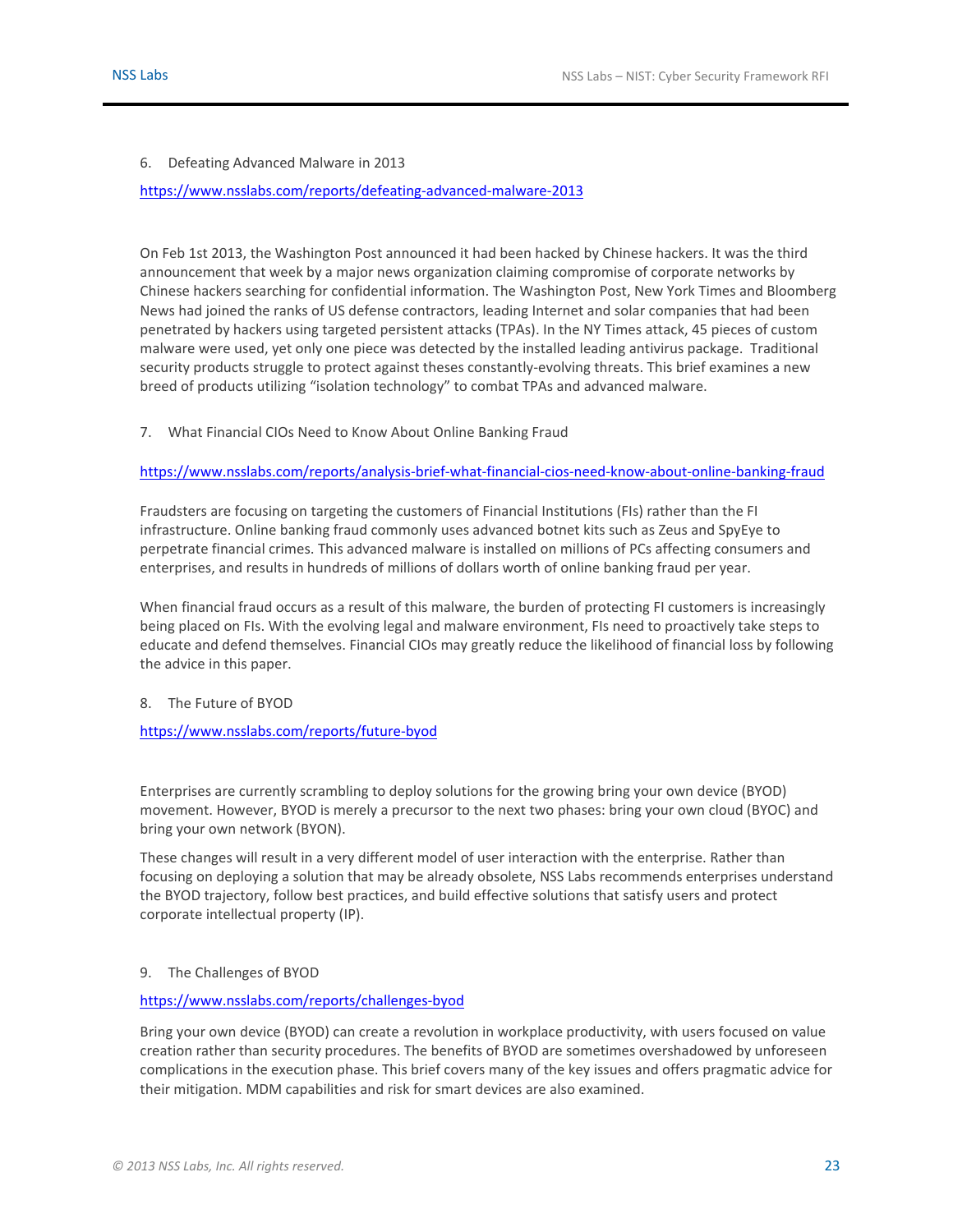10. Intelligence Matters: How Security Threat Intelligence Services Can Help Protect the Enterprise in an Increasingly Dangerous World

## [https://www.nsslabs.com/reports/intelligence-matters-how-security-threat-intelligence-services-can-help](https://www.nsslabs.com/reports/intelligence-matters-how-security-threat-intelligence-services-can-help-protect-enterprise)[protect-enterprise](https://www.nsslabs.com/reports/intelligence-matters-how-security-threat-intelligence-services-can-help-protect-enterprise)

Today's enterprise faces complex, sophisticated security threats -- from targeted persistent attacks (TPAs) to zero-day vulnerabilities -- on a scale that would have been unimaginable just a few short years ago. Recognizing and prioritizing these threats is a task that can strain even the most capable enterprise security organization to breaking point. A security threat intelligence service can serve as an invaluable supplement to in-house capabilities, but only if it is properly evaluated, selected and managed.

11. How to Protect Against the Threat of Spearphishing Attacks

<https://www.nsslabs.com/reports/analysis-brief-how-protect-against-threat-spearphishing-attacks>

NSS Labs' researchers have identified spearphishing as the most common targeted method sophisticated attackers use to compromise high-value targets. Where classic phishing takes a net-casting approach in its use of email, spearphishing uses social engineering techniques to create a more targeted invitation to click on a link or an attachment contained in a message. A recipient who follows the link may be invited to provide a user name and password or other personal information, or malware may be silently installed on the target's computer. The most effective defenses are user education and training that help end users avoid behaviors that enable successful phishing attacks. Technologies like antivirus tools and endpoint protection platforms (EPPs) have shown only mixed results in defending against exploits, and it is clear that a reliance on purely technological solutions is likely to be ineffective.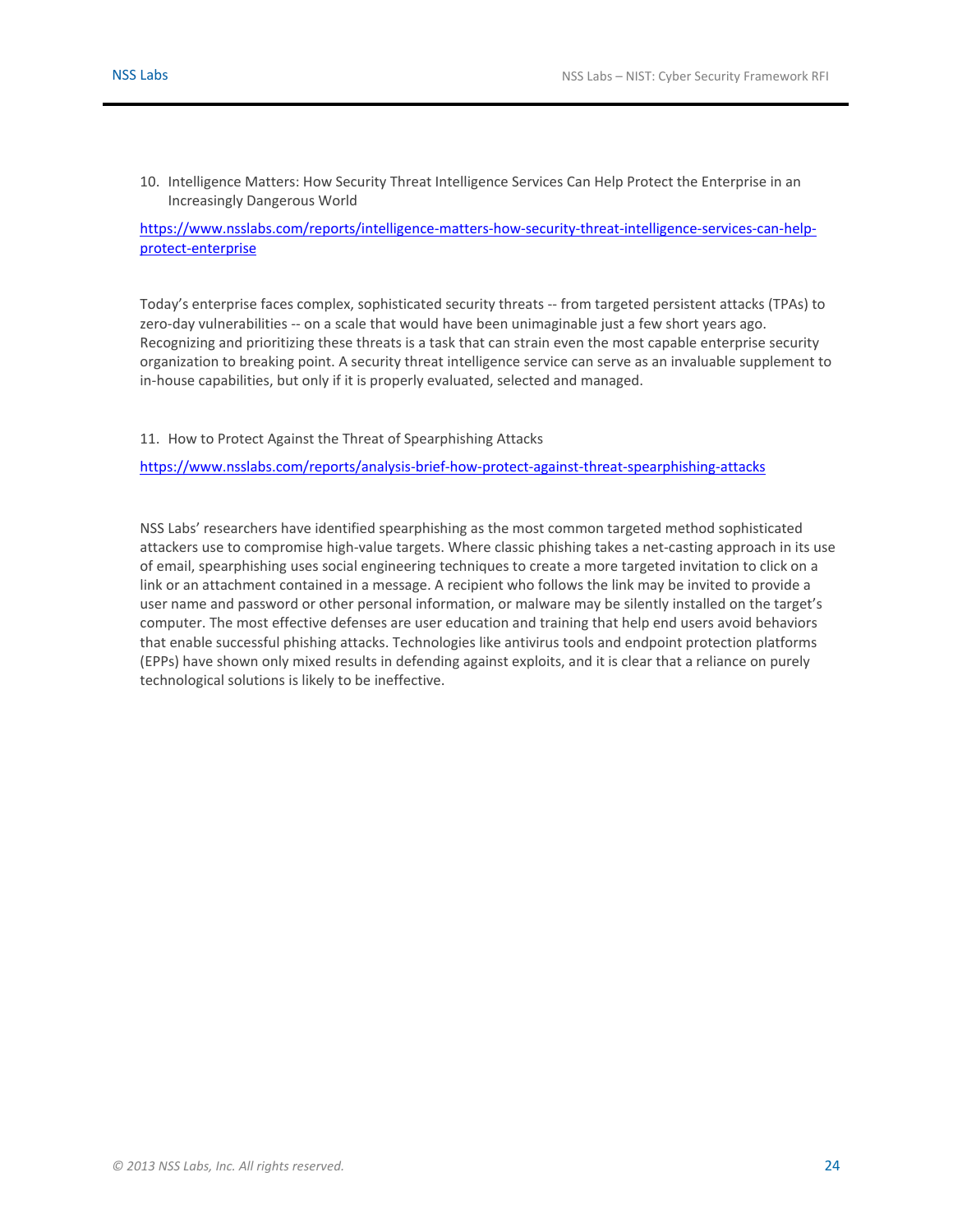#### NSS Labs Security Testing Results

1. 2013 Next Generation Firewall Group Test & Comparative Analysis

<https://www.nsslabs.com/reports/next-generation-firewall-comparative-analysis-2013>

The 2013 Next Generation Firewall (NGFW) Comparative Analysis Reports, which evaluates nine leading NGFW products for security effectiveness, performance, enterprise management capabilities, and total cost of ownership, is the second group test for NGFW that NSS has conducted. Overall there is marked improvement from most vendors' 2012 test scores, making it clear that vendors are investing time and effort in addressing many of the overall stability, leakage, performance and security effectiveness concerns from last year.



2013 Next Generation Firewall Security Value Map<sup>™</sup>

Key Findings:

- **NGFWs' Security Effectiveness Scores Improve Significantly**: In the latest 2013 tests, 8 of the 9 products scored over 90% for security effectiveness (excluding management). This is a marked increase compared to 2012, when only half of tested vendors scored above 90% in this category. The overall scores for security effectiveness in 2013 ranged from 34.2% to 98.5% compared to 18% to 98.9% in 2012.
- **New Metric Highlights Enterprise Management Failings**: If a device cannot be managed effectively, the security effectiveness of that device is compromised. As part of this test, NSS performed in-depth technical evaluations of all the main features and capabilities of the enterprise management systems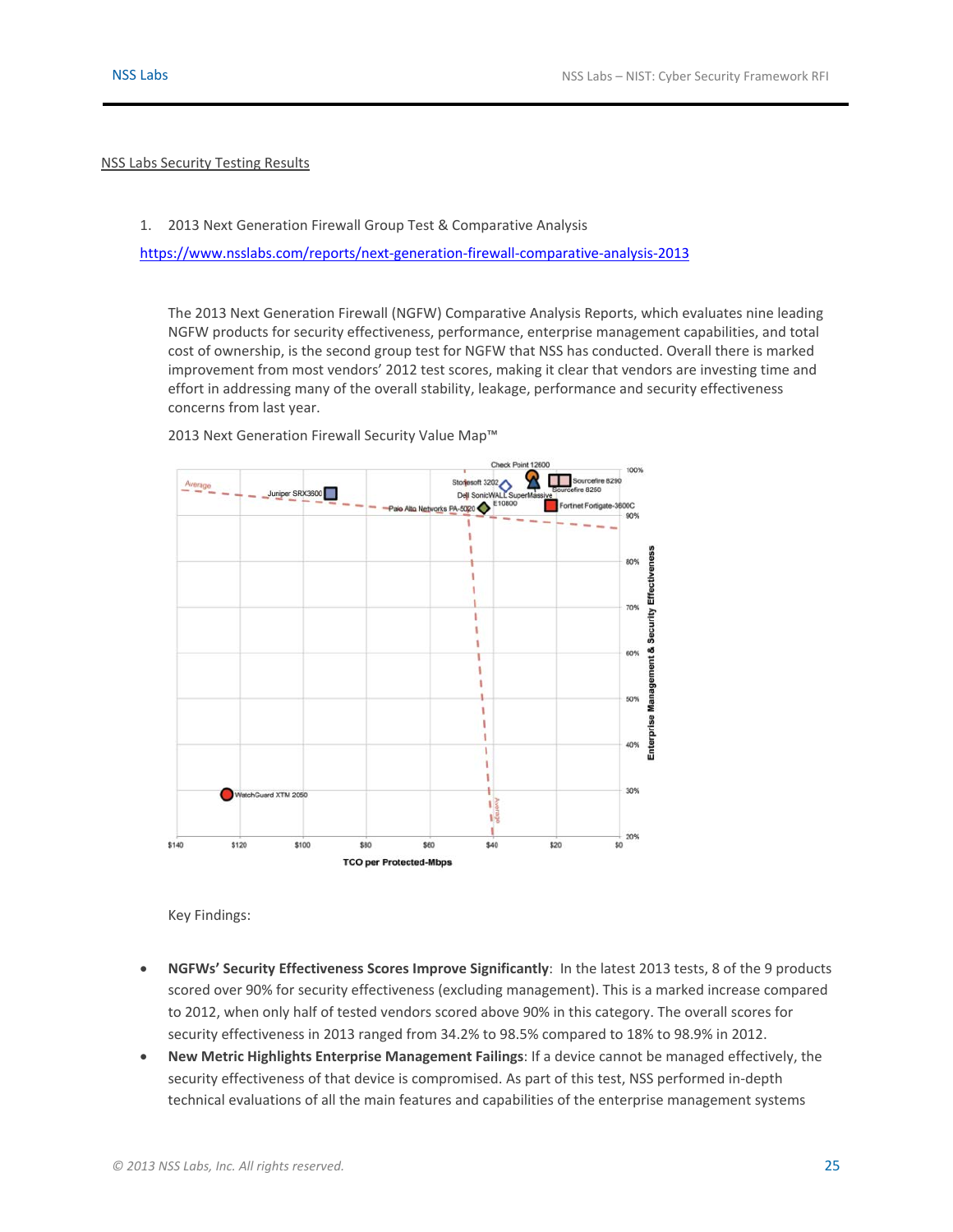offered by each vendor and factored it into the final score as a new and unique metric called "managed security effectiveness". Managed security effectiveness scores ranged from 29.1% to 98.5%.

- **Check NGFWs' firmware before deployment**: Out of a total of 9 products tested, 6 vendors submitted products that required firmware updates or configuration changes to complete the NSS tests.
- **Total Cost of Ownership (TCO) Remains Fairly Stable**: While the overall range of TCO decreased in 2013 testing, prices per protected megabit per second remained fairly stable with most tested devices costing below \$44 per Protected-Mbps. The overall 2013 range was \$18 - \$124 per Protected Mbps, down from a range of \$30 - \$375 in 2012 testing.
- **More Vendors Back their Performance Claims**: Only 2 of 9 products tested had throughput rates that were significantly less than their vendors' stated claims. In 2012 testing, 5 of the 8 products tested performed well below their advertised speeds.
- 2. 2013 Network Firewall Group Test & Comparative Analysis

<https://www.nsslabs.com/reports/firewall-comparative-analysis-2013>

Although firewalls are one of the most mature and stable security technologies, NSS finds that there is still much room for improvement in management capabilities, which are increasing critical for enterprise deployments. These are the final results and analysis from our 2013 Group Test for Firewall (FW), which evaluates products from 12 leading Firewall vendors. The firewall market is mature, populated with established vendors and providing limited scope for true innovation. As such, cost and capabilities, especially enterprise management and the ability to integrate with the established security and network infrastructure, are emerging as drivers for final product selection by customers.



2013 Network Firewall Security Value Map<sup>™</sup>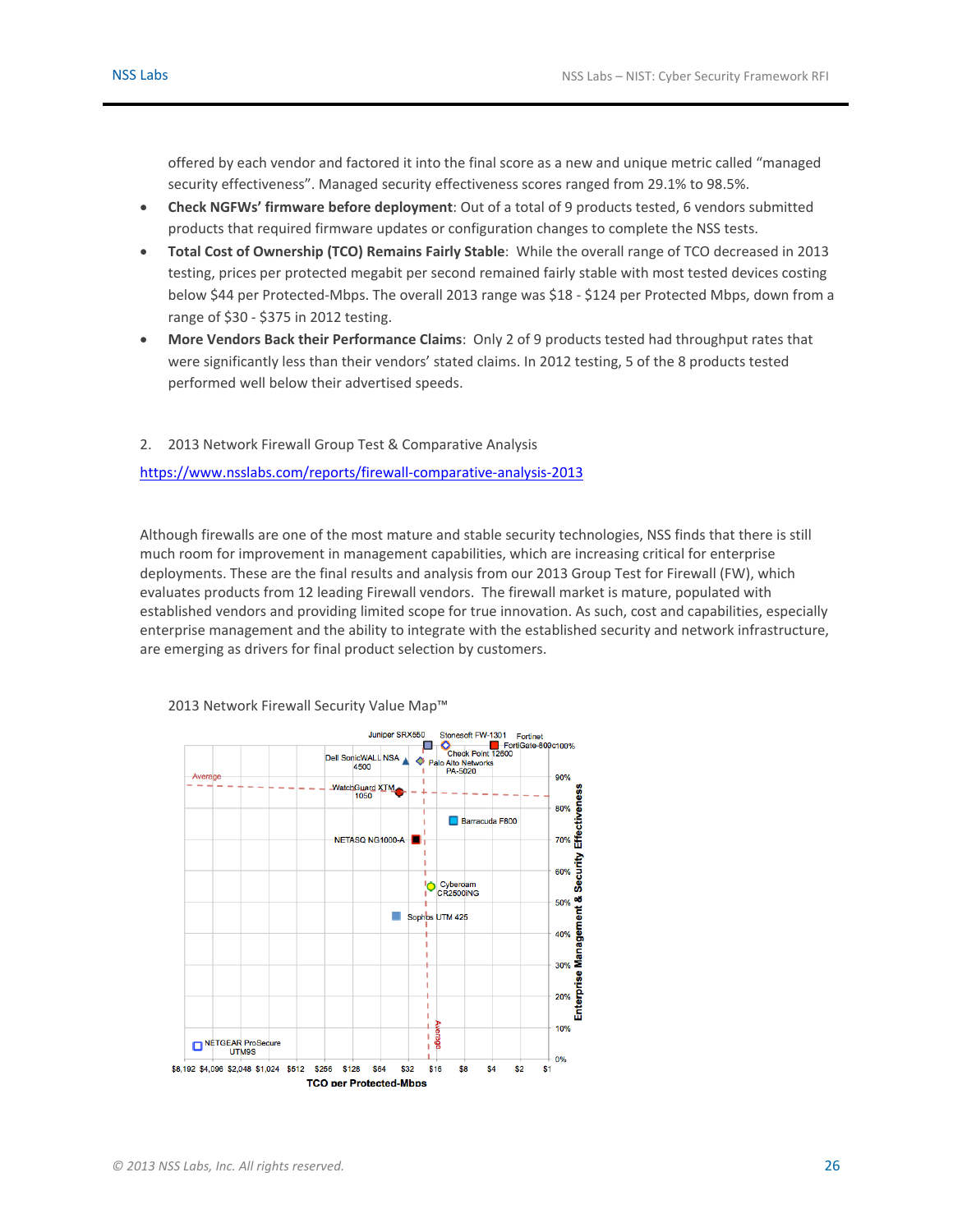The 2013 Firewall Group Test revealed the following key findings:

- **Enterprise management emerges as key differentiator**: Only 4 of the 12 vendors tested scored 100% for their management capabilities. This is the first Firewall SVM where management scores are weighted into a vendor's overall score a change NSS made to reflect enterprises' growing emphasis on more robust management capabilities when making firewall purchasing decisions.
- **Some firewalls continue to fail TCP Split Handshake and SYN Flood Protection tests**: While most vendors passed all security tests, two out of twelve products failed the fundamental TCP split handshake test, meaning a remote attacker could bypass these firewalls' rules and policies by posing as an internal "trusted" connection. One firewall also failed SYN flood protection tests, meaning it could prove susceptible to denial of service (DoS) attacks. With ongoing attacks by groups like LulzSec and Anonymous as well as the growing use of easily downloaded exploit tools, standard attacks such as DoS are seeing a resurgence and it's critical that all firewalls be able to block these threats.
- **Vendor claims continue to be exaggerated**: Of the 12 products tested, all performed significantly below the vendors' throughput claims – 40% below on average. Individual product rates ranged from 15% to 78% below their published throughput and buyers should consider this when evaluating the overall value of particular firewall.
- 3. 2012 Intrusion Prevention Systems Group Test & Comparative Analysis

#### <https://www.nsslabs.com/reports/ips-comparative-analysis-2012>

Are current IPS products worth the money? Hidden management and administration costs coupled with lower than stated performance can disguise the true value of IPS products. These are the final results and analysis from our 2012 Group Test for IPS, which evaluated 10 leading IPS vendors and 15 products. While testing shows that IPS is a competitive market with several vendors obtaining high marks for security effectiveness, it is apparent from this latest report that enterprise customers could end up paying hundreds of thousands of dollars more than they need to in larger deployments.



2012 Security Value Map for Network Intrusion Prevention™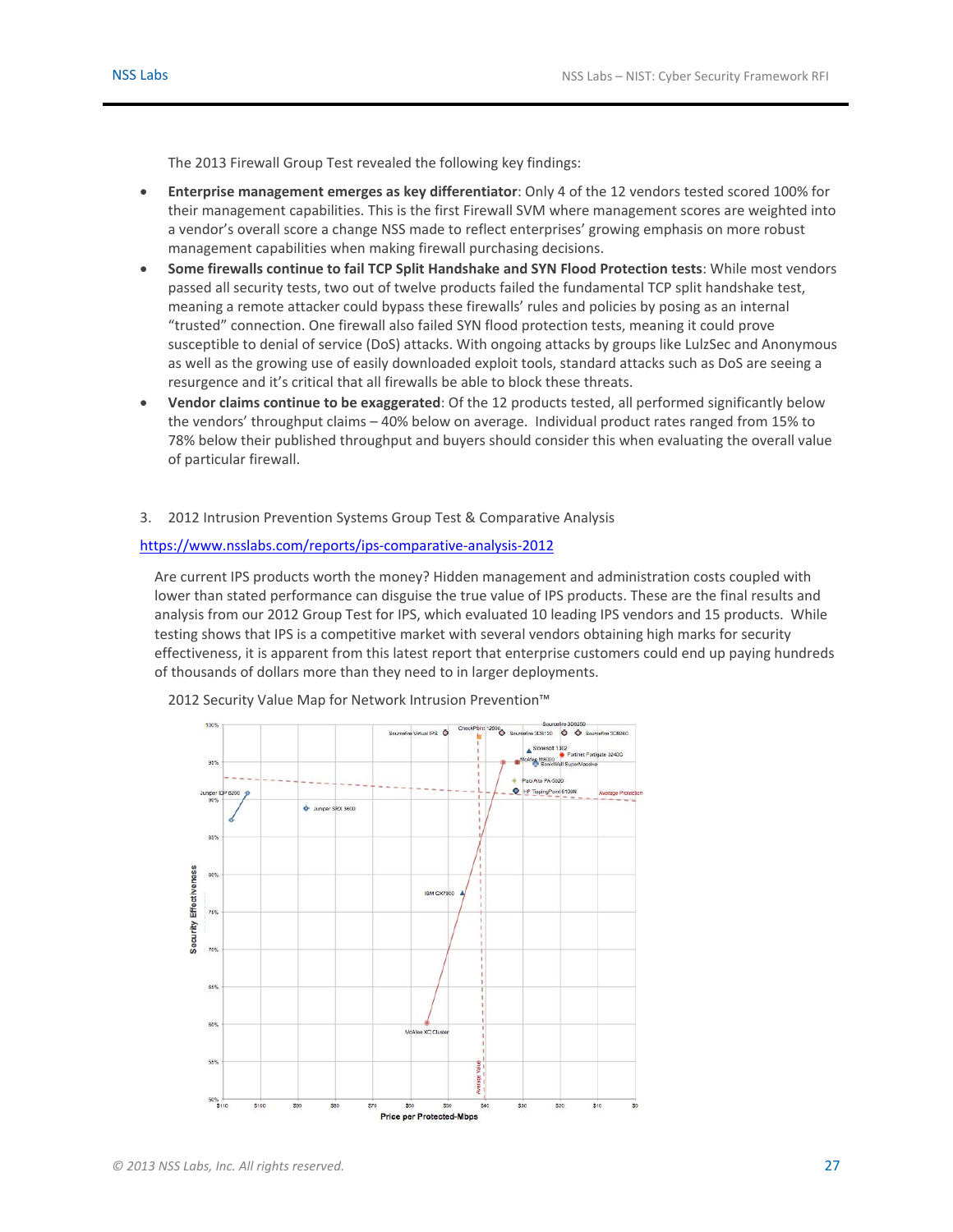#### 4. 2013 Corporate End Point Protection Comparative Analysis – Phishing

#### <https://www.nsslabs.com/reports/corporate-avepp-comparative-analysis-phishing-protection-2013>

Phishing attacks are one of the most common and impactful security threats facing users today. In this test, NSS evaluates the ability of corporate endpoint products to block phishing attacks. The average phishing URL block rate for these products over the entire 12-day test period ranged from 99% to 50%. Instantaneous product block rates were generally erratic and varied by as much as 52% for specific points in time.

In the NSS Consumer EPP Phishing Comparative published January 30, 2013, it was demonstrated that few EPP products currently have anti-phishing technologies that could be considered highly effective and that inconsistent blocking over time means that block rates are frequently far less at any given moment than indicated by the average rate. This corporate test finds that only two of the tested products were able to meet or beat the protection afforded by current web browsers as reported in November 2012.

#### 5. 2013 Corporate End Point Protection Comparative Analysis – Exploit Evasion Defenses

<https://www.nsslabs.com/reports/corporate-avepp-comparative-analysis-exploit-evasion-defenses-2013>

As security products improve their abilities to detect cyber threats, criminals adapt by utilizing evasion techniques in an attempt to conceal the exploits and payloads. This group test report analyzes some of the current methods used by cyber criminals to circumvent or evade detection from endpoint protection products (EPP).

NSS tested 11 enterprise level endpoint protection (EPP) products to measure their effectiveness in protecting Windows computers against exploits. All of the vulnerabilities exploited during this test were publicly available for months and in some cases years prior to the test; they have all been observed in use on the Internet.

IT professionals need to be aware of the differing levels of evasion protection available in EPP products tested. Enterprises, especially those that have implemented a bring your own device (BYOD) policy, who seek protection from attacks against desktop PCs and laptops should closely examine results from this test.

6. 2013 Corporate End Point Protection Comparative Analysis – Exploit Evasion Defenses

#### <https://www.nsslabs.com/reports/corporate-avepp-comparative-analysis-exploit-protection-2013>

Endpoint Protection Products (EPP) are designed to protect against a broad spectrum of threats. Products originally developed to detect self-replicating code (viruses and worms) have added protection against adware, spyware, rootkits, bootkits, phishing attacks, and exploits, in addition to providing firewall capabilities and more.

The ability to block exploits is one of the most significant tasks required of EPP products. When a new vulnerability is exploited, not only can malware, known or unknown, be silently installed, criminals can take over the exploited computer manually, thereby evading signatures and heuristics designed to detect malicious code. If an EPP can block an exploit, it has effectively blocked any and all malware that the exploit may attempt to execute or install. The ability to catch the payload an exploit delivers has value but provides far less protection than blocking the exploit itself.

NSS tested 11 popular enterprise EPP products to measure their effectiveness in protecting Windows computers against exploits. All of the exploits used during this test have been publicly available for months (and sometimes years) prior to the test, and have also been observed in use on the Internet.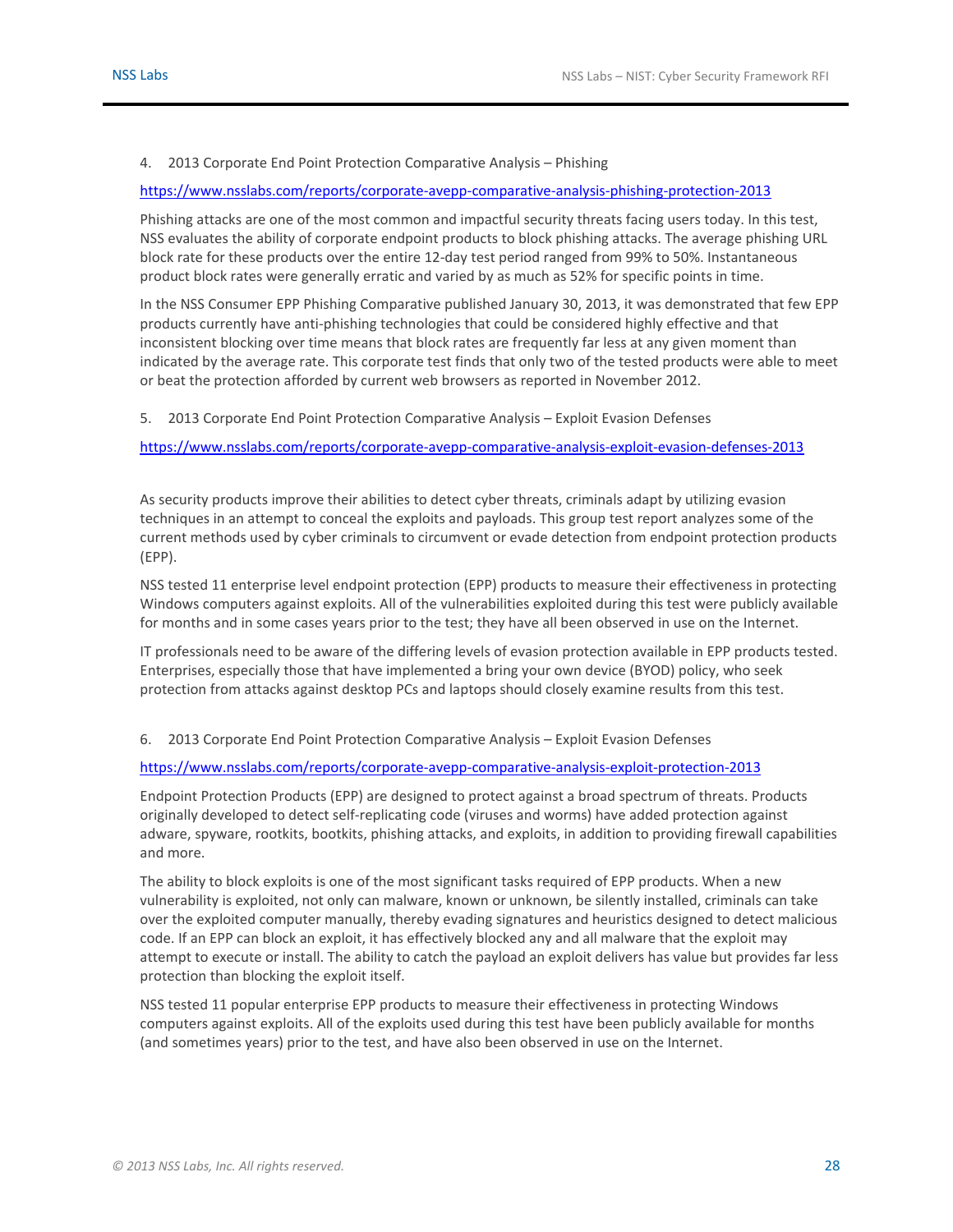7. Browser Security Comparative Analysis: Phishing Protection

#### <https://www.nsslabs.com/reports/browser-security-comparative-analysis-phishing-protection>

The most common and impactful security threats facing users today are socially engineered malware and phishing attacks. As such, they have been the primary focus of NSS Labs continued research and testing of the security effectiveness of browsers. While drive-by downloads and clickjacking are also effective attacks that have achieved notable publicity, they represent a smaller percentage of today's threats. Drive-by downloads are commonly the result of a successful phishing attack and clickjacking attacks often lead to a phishing web page. *Note: This test was performed alongside a similar test of socially engineered malware (see[: Browser](https://www.nsslabs.com/reports/browser-security-comparative-analysis-socially-engineered-malware)  [Security Comparative Analysis: Socially Engineered Malware\)](https://www.nsslabs.com/reports/browser-security-comparative-analysis-socially-engineered-malware).*

The average phishing URL catch rate for browsers over the entire 10 day test period ranged from 90 percent for Firefox (version 15) to 94 percent for Chrome (version 21). With a margin of error of about 2 percent, there is little difference in the average block rate of the browsers and one must consider other factors, such as socially engineered malware blocking capabilities, for qualitative differences in the security effectiveness of the browsers.



#### 8. Browser Security Comparative Analysis: Socially Engineered Malware

<https://www.nsslabs.com/reports/browser-security-comparative-analysis-socially-engineered-malware>

The web browser is the primary vector by which malware is introduced to computers. Links in phishing emails, compromised web sites, and trojanized "free" software downloads all deliver malware via web browser downloads. The web browser is also the first line of defense against malware infection. Browsers must provide a strong layer of defense from malware, rather than defer to antimalware solutions and operating system protections. This test examines the effectiveness of the leading web browsers in blocking malware.



*Overall Malware Block Rate by Browser (higher % is better)*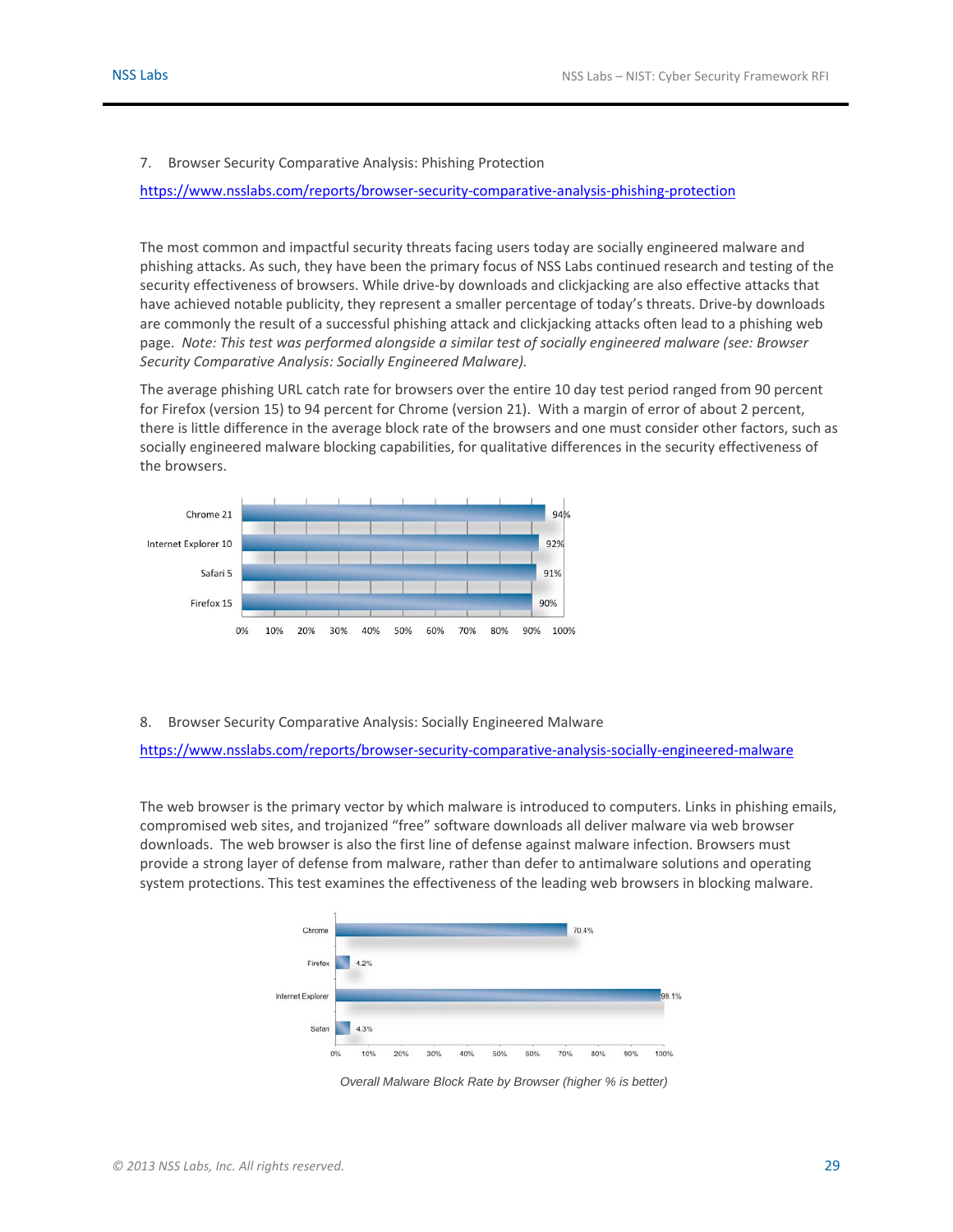During the testing period, Internet Explorer 10 with App Rep had a mean malware block rate of 99.1%, with App Rep adding 10.6% percent to the 88.5% URL reputation blocking achieved by the browser. Chrome with Google's Malicious Download Protection had a mean block rate of 70.4%. However, only 4.5% of the blocked malware was based upon URL reputation; Google's Malicious Download Protection provided 65.8% additional protection. Firefox and Safari, which have no download protection, were only able to block 4.2% and 4.3% of the malware respectively.

The four leading browsers were tested against over ninety-one thousand samples of real world malicious software. Major differences in the ability to block malware were observed. Data represented in this report was captured over twenty (20) days through NSS Labs' unique live testing harness, and provides insight into the built-in protection capabilities of modern browsers, including Chrome, Firefox, Internet Explorer, and Safari.

To put the numbers in perspective, for every twenty encounters with socially engineered malware, Firefox and Safari users will be protected from approximately one attack. That means nineteen out of twenty socially engineered malware attacks against Firefox and Safari users will end up testing the user's antivirus and/or operating system defenses. Chrome users will be protected from about fourteen of the twenty attacks, leaving their antivirus and operating systems responsible for protecting against six attacks, and IE10 users will generally be protected from all twenty attacks.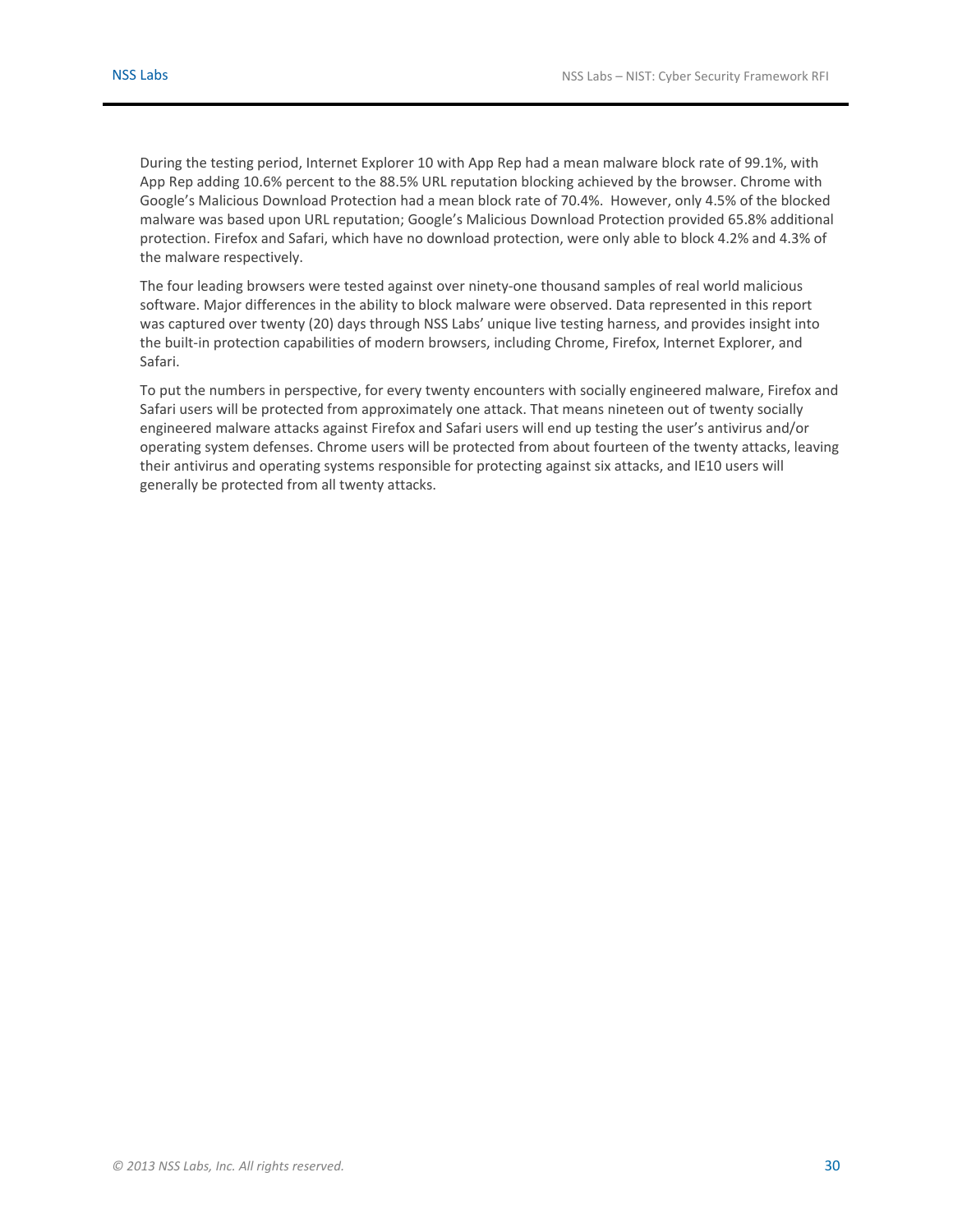# Page intentionally left blank.